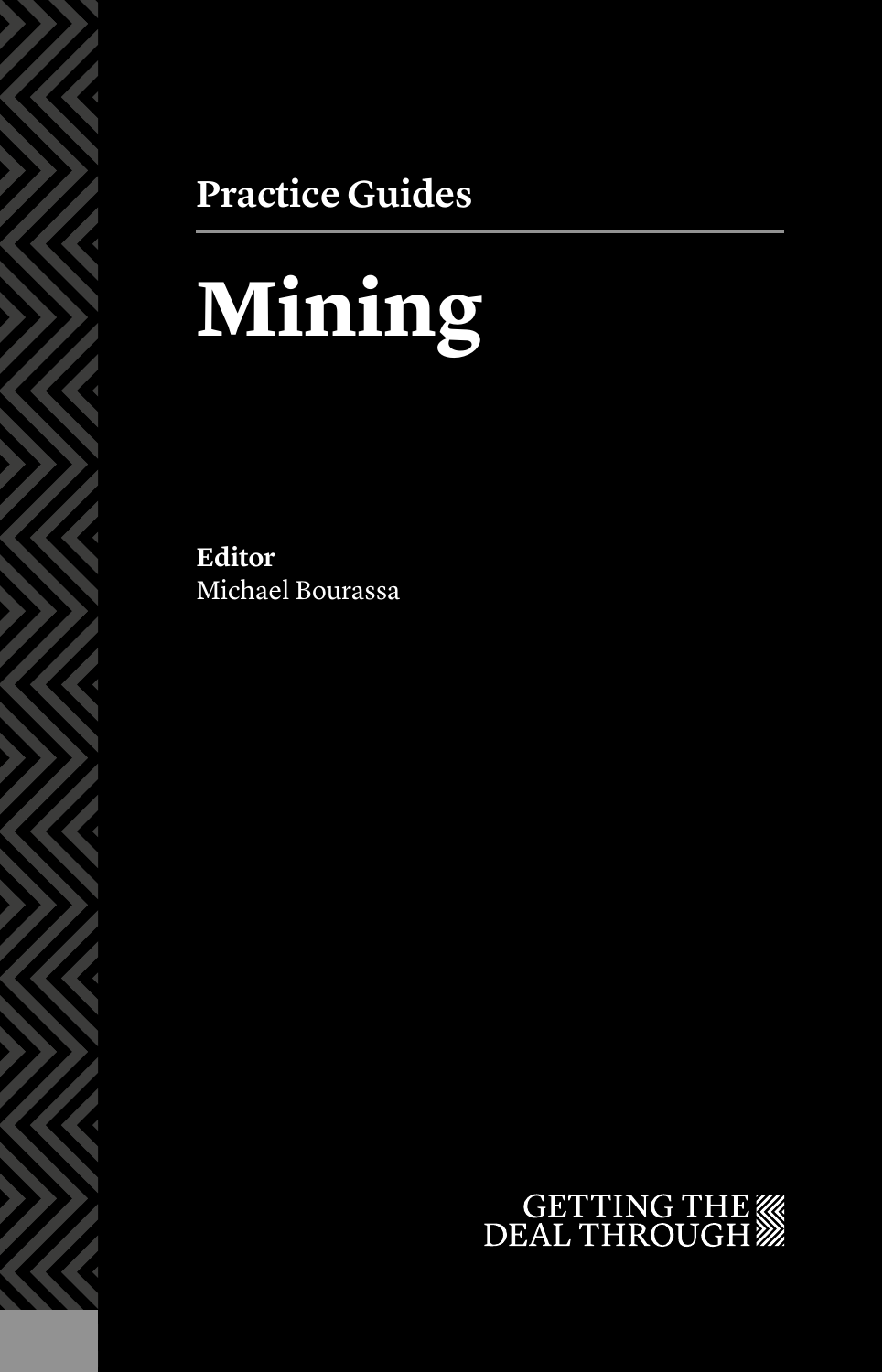## **Mining** *Practice Guide*

Editor Michael Bourassa

Reproduced with permission from Law Business Research Ltd This article was first published in January 2019 For further information please contact editorial@gettingthedealthrough.com



© Law Business Research 2019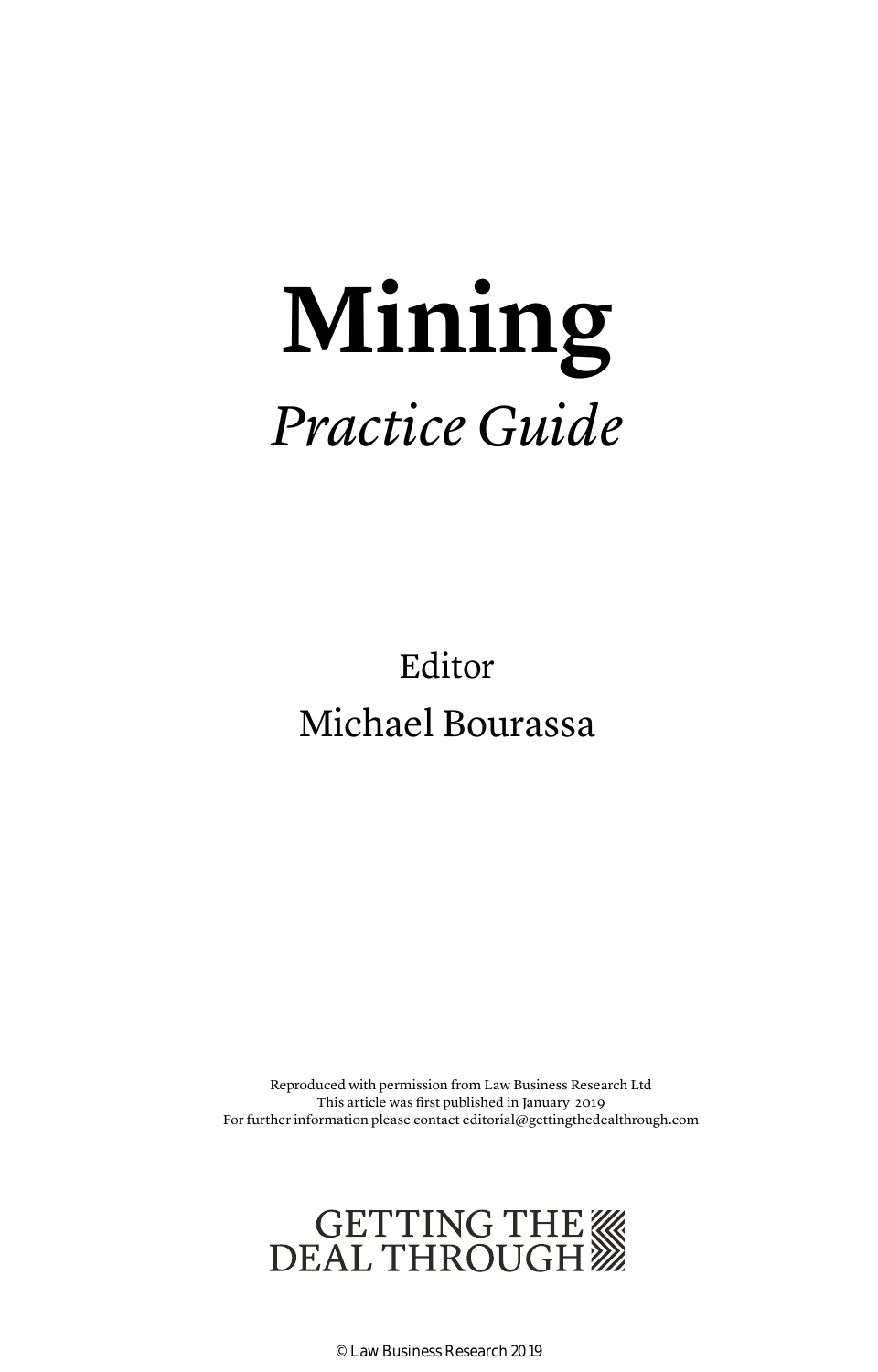**Publisher** Tom Barnes tom.barnes@lbresearch.com

**Subscriptions** Claire Bagnall claire.bagnall@lbresearch.com

#### **Senior business development managers**

Adam Sargent adam.sargent@gettingthedealthrough.com

Dan White dan.white@gettingthedealthrough.com

Published by Law Business Research Ltd 87 Lancaster Road London, W11 1QQ, UK Tel: +44 20 3780 4147 Fax: +44 20 7229 6910

© Law Business Research Ltd 2018

No photocopying without a CLA licence.

First published 2018 First edition

ISBN 978-1-78915-124-4

The information provided in this publication is general and may not apply in a specific situation. Legal advice should always be sought before taking any legal action based on the information provided. This information is not intended to create, nor does receipt of it constitute, a lawyer–client relationship. The publishers and authors accept no responsibility for any acts or omissions contained herein. The information provided was verified between August and November 2018. Be advised that this is a developing area.

Printed and distributed by Encompass Print Solutions Tel: 0844 2480 112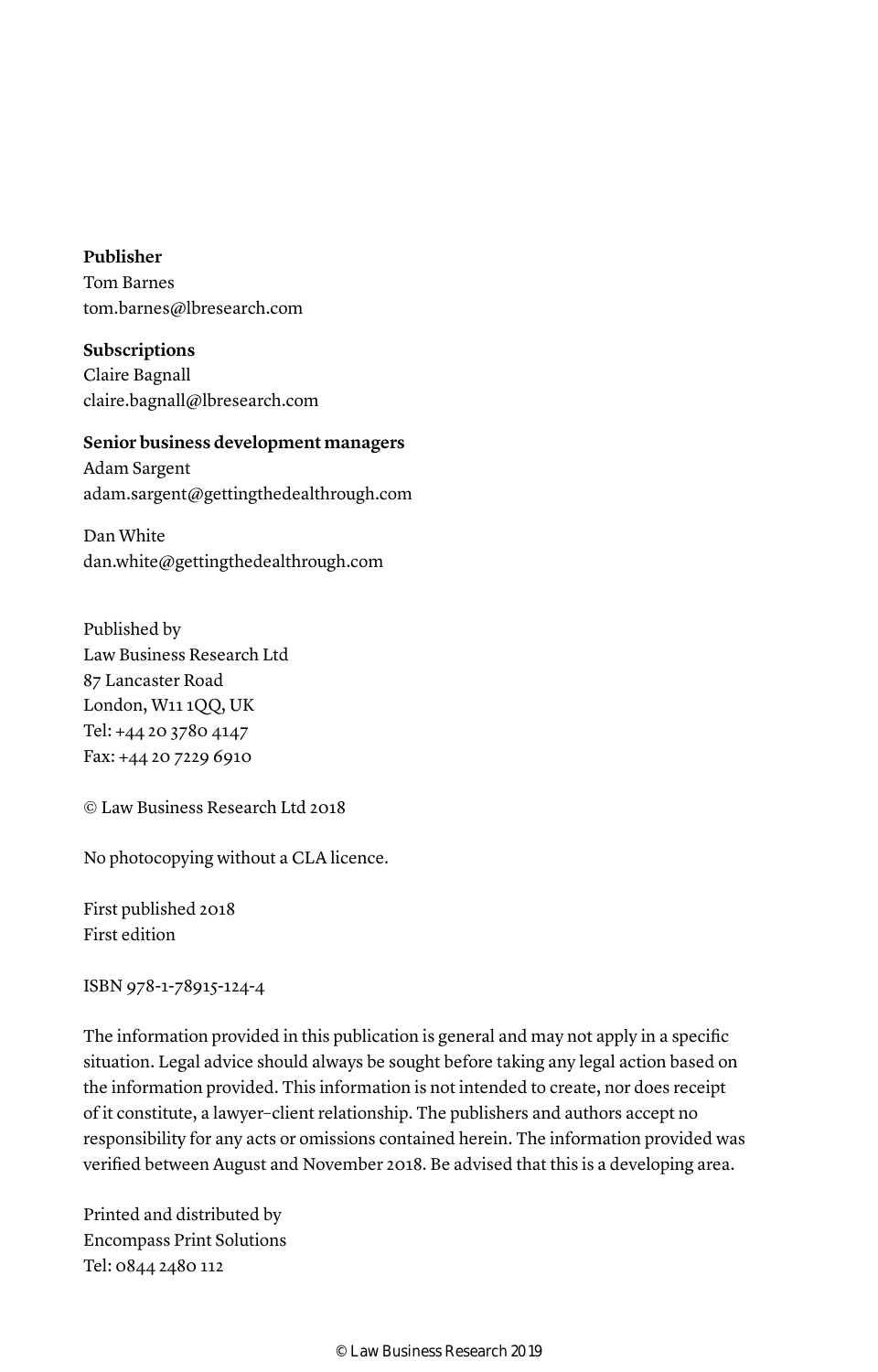## **Acknowledgements**

The publisher acknowledges and thanks the following for their assistance throughout the preparation of this book:

ALLENDE & BREA

#### BAKER MCKENZIE

#### BRUCHOU, FERNÁNDEZ MADERO & LOMBARDI

CAREY

#### DENTONS LLP

#### FASKEN MARTINEAU DUMOULIN LLP

#### MARVEL, O'FARRELL & MAIRAL

#### PINHEIRO NETO ADVOGADOS

#### SAYENKO KHARENKO

#### SEBASTIÁN DONOSO & ASOCIADOS

#### TOBAR ZVS SPINGARN

#### VON WOBESER Y SIERRA, SC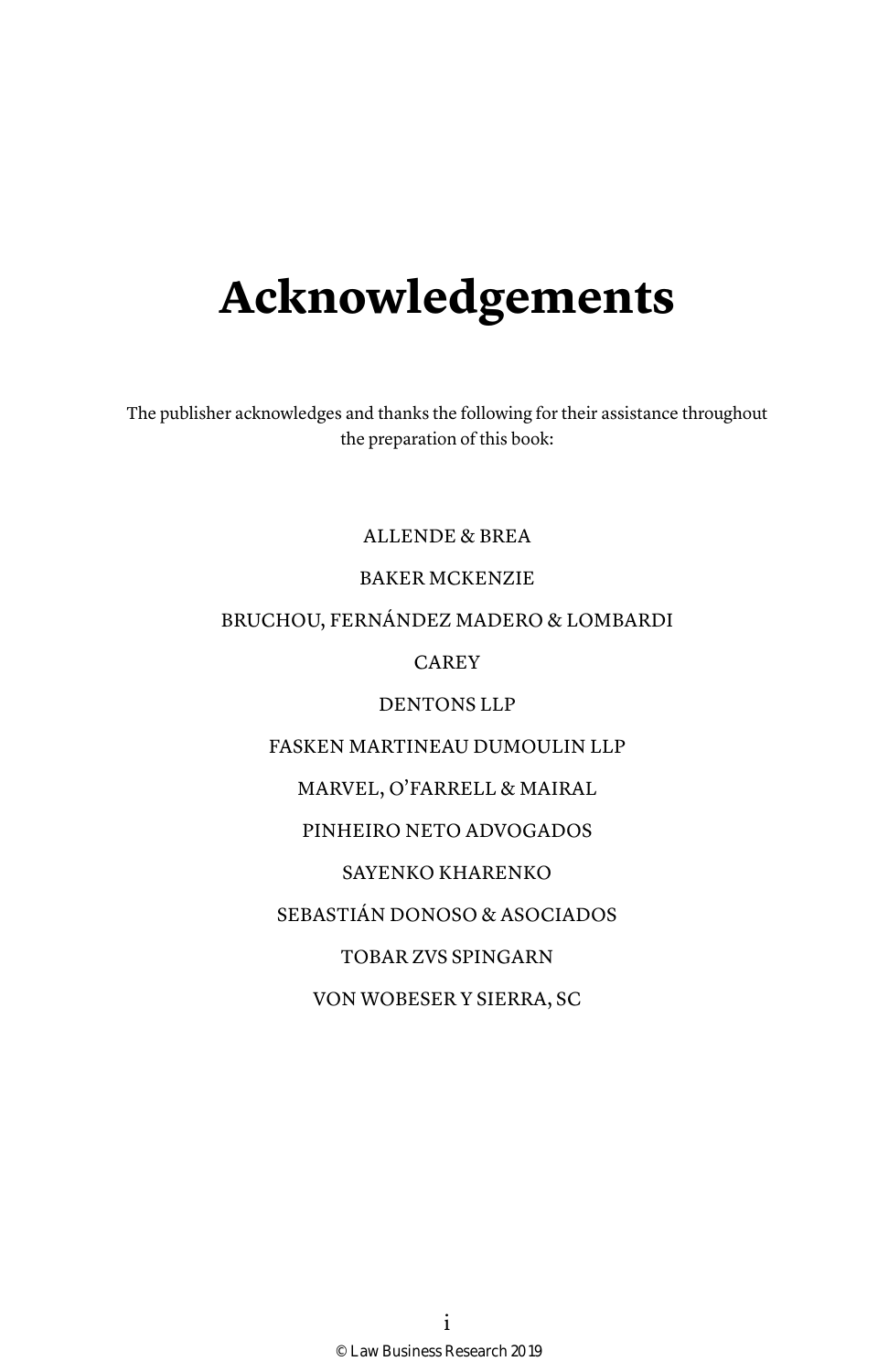### **Contents**

|                | Michael Bourassa                                                                                               |
|----------------|----------------------------------------------------------------------------------------------------------------|
| $\mathbf{1}$   | Andrés Nieto Sánchez de Tagle                                                                                  |
| $\overline{2}$ | Rafael Vergara and Maximiliano Urrutia                                                                         |
| 3              | Jorge Alberto Ledesma García and Jorge Ruiz                                                                    |
| $\overline{4}$ | Carlos Vilhena and Adriano Drummond C Trindade                                                                 |
| 5              | Battery Minerals - A View on Lithium Brine Projects in Latin America49<br>Florencia Heredia and Juan M Allende |
| 6              | Juan Pablo Menna and Agustina de Abaroa                                                                        |
| 7              | Frank Mariage and Youcef Belrachid                                                                             |
| 8              | Sebastián Donoso and Francisca Vergara                                                                         |
| 9              | Luis E Lucero                                                                                                  |
| 10             | Adolfo Durañona and Tomás Eduardo Trusso Krause Mayol                                                          |
| 11             | Sergio D Arbeleche and Sebastián P Vedoya                                                                      |
| 12             | César Zumárraga and Juan Fernando Larrea Savinovich                                                            |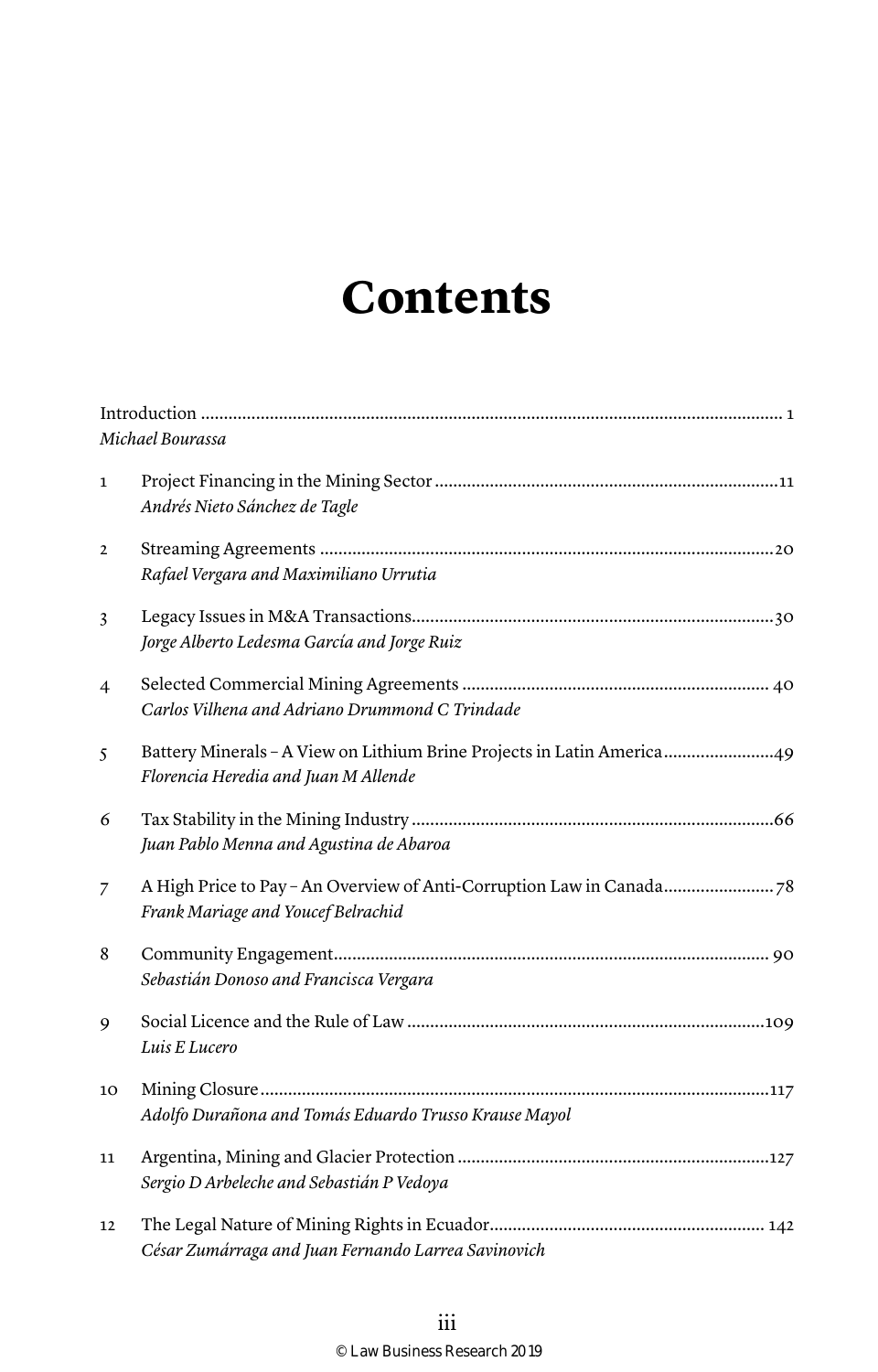| 13 | Andrei Liakhov and Mykola Lytvynenko |  |
|----|--------------------------------------|--|
| 14 | Brian E Abraham                      |  |
|    |                                      |  |
|    |                                      |  |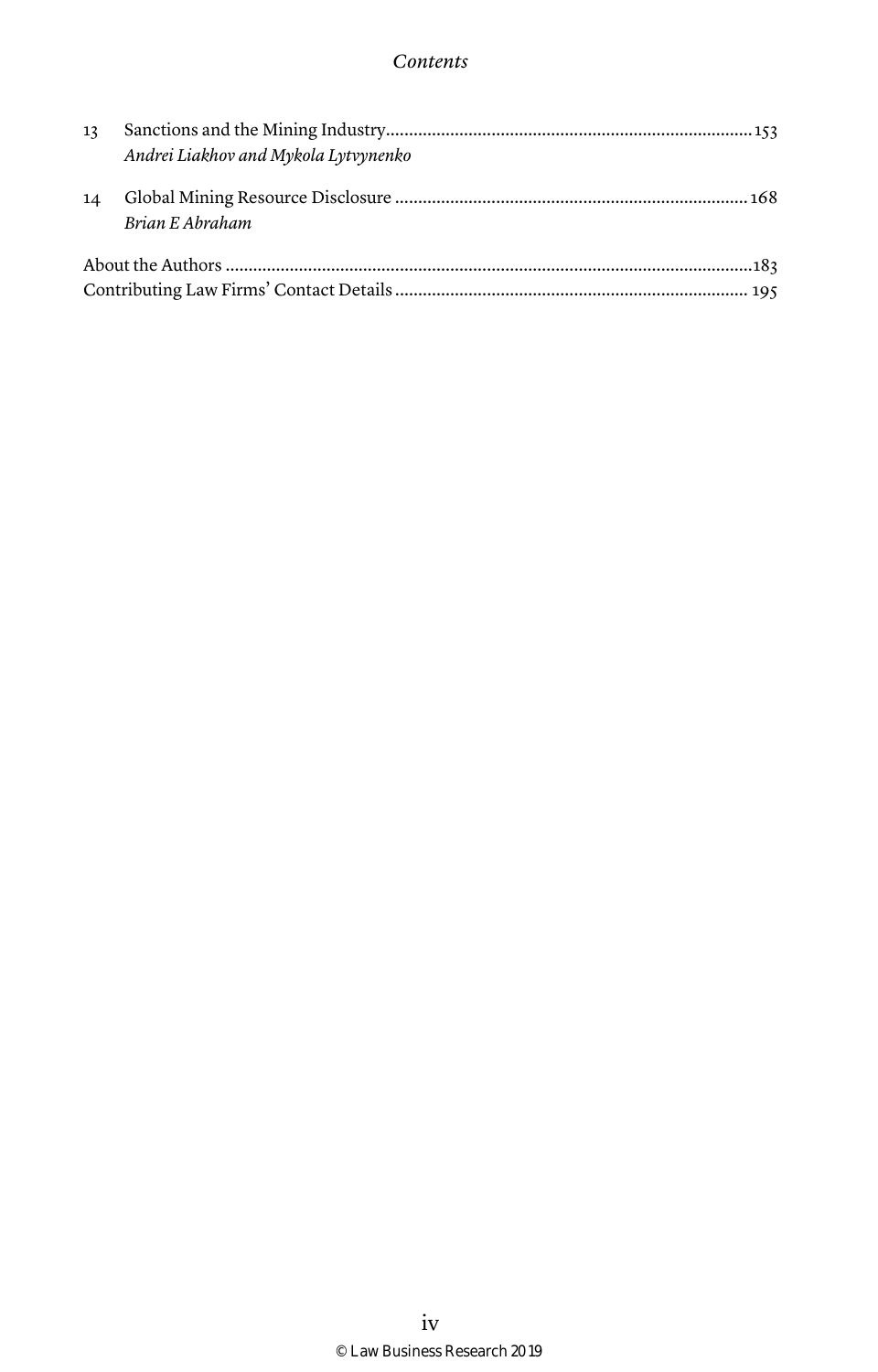**7**

#### A High Price to Pay – An Overview of Anti-Corruption Law in Canada

#### **Frank Mariage and Youcef Belrachid1**

In 2013, Norm Keith, author and colleague at Fasken, stated that '[c]orruption and bribery of public officials is a fact of life and also a way of life in many countries around the world.'2 Indeed, can any country or region around the world claim today that it is immune to corruption? This harsh reality is supported by Transparency International's Corruption Perceptions Index (CPI), which scores the public sector corruption of over 180 countries and territories around the world. The CPI ranks countries on a scale from zero to 100 – scoring closer to 100 indicates a smaller level of corruption. Conversely, in regular commercial dealings, scoring lower on the scale indicates a higher presence of corruption. A score under 50 indicates that corruption is a critical threat to the country's economy.

Transparency International's latest report, in 2017, shows some alarming trends. In fact, only 13 countries score between 80 and 90, with New Zealand leading the select group with a score of 89 (Canada is ranked eighth with a score of 82, and the United States is ranked 16th with a score of 75), but more importantly, over two-thirds of countries score below 50 on the index (Syria, South Sudan and Somalia ranking lowest with scores of 14, 12 and 9 respectively) with a global average of 43.<sup>3</sup> At the regional level, the worst performing region is sub-Saharan Africa with a score of 32 – 11 points under the global average.4

When looking more specifically at the West African region, the results are unfortunately not so encouraging either. Unsurprisingly, among the 15 members of the Economic

<sup>1</sup> Frank Mariage is a partner and Youcef Belrachid is an articling student at Fasken Martineau DuMoulin LLP.

<sup>2</sup> Norm Keith, *Canadian Anti-corruption Law and Compliance* (Ontario: LexisNexis Canada, 2013) at 1.

<sup>3</sup> Transparency International, *Corruption Perceptions Index 2017*, Ernst & Young (21 February 2018), online: https://www.transparency.org/news/feature/corruption\_perceptions\_index\_2017.

<sup>4</sup> ibid.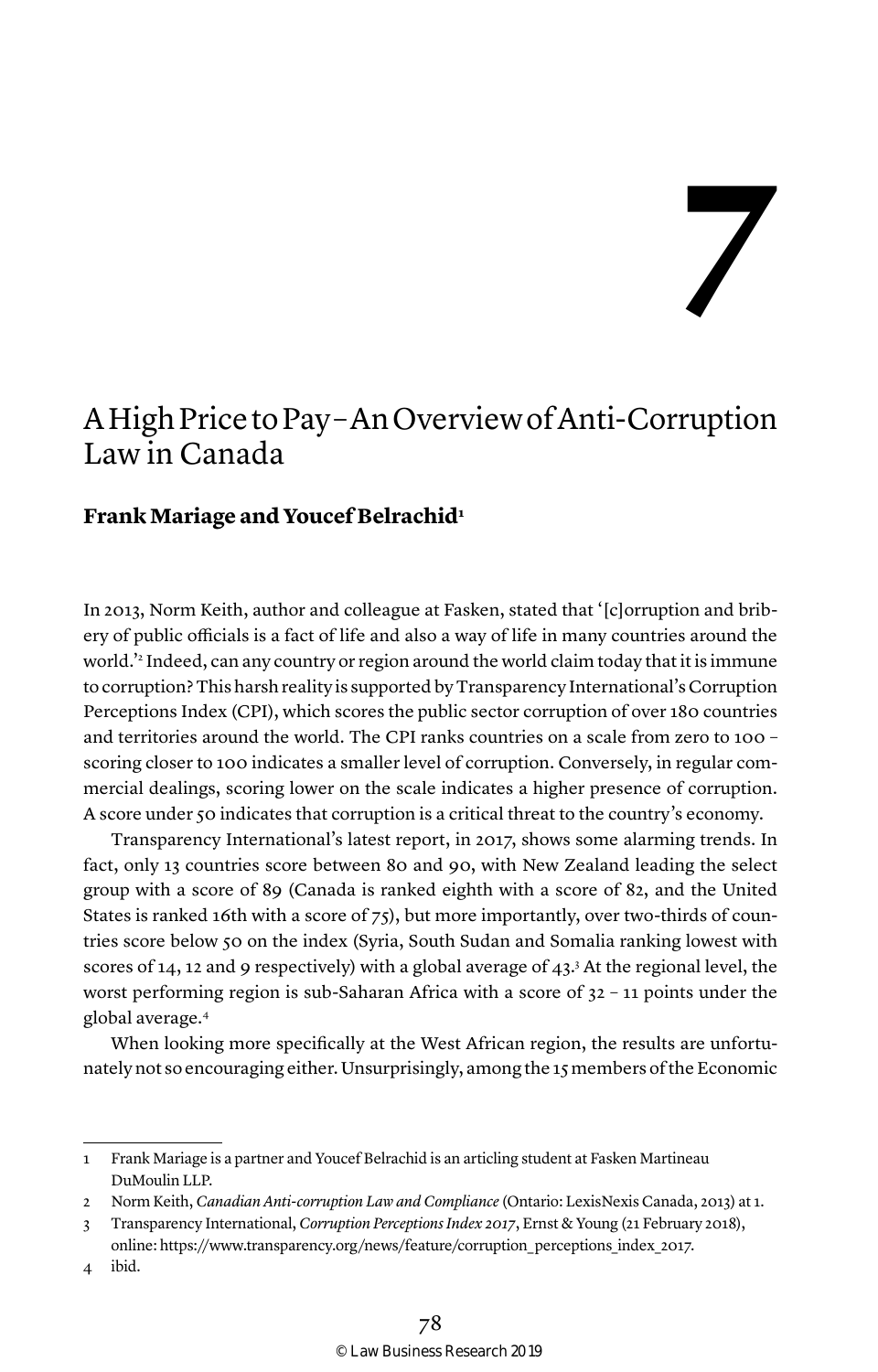Community of West African States, only Cape Verde is ranked over the critical mark of 50 on the index. Cases of corruption have plagued West Africa for decades, especially with respect to the mining industry. In 2016, the results of an investigation ordered by the parliament of Burkina Faso revealed that the country 'lost nearly a billion dollars to corruption and mismanagement in the mining sector in the decade leading up to the fall of Blaise Compaoré [ex-president of Burkina Faso] and the year after he was forced out'5 (ie, between 2005 and 2015). Furthermore, according to the commission in charge of the investigation, François Compaoré, Blaise Compaoré's adviser and brother, collected bribes of 5 billion CFA francs in connection to the awarding of a mining contract in 2014.<sup>6</sup> The head of the commission, Ousseni Tamboura, explained that '[t]he losses are essentially due to bad governance of the sector, bad management, and the appropriation of the mining economy for self-serving interests'.<sup>7</sup> In 2017, former Minister of Mines and Geology of the Republic of Guinea Mahmoud Thiam was sentenced in the United States under the Foreign Corrupt Practices Act (FCPA)<sup>8</sup> to seven years in prison for laundering US\$8.5 million in bribes paid to him by executives of China Sonangol International Ltd and China International Fund in exchange for mining rights.9 Although many more could be mentioned, these few instances unfortunately demonstrate the predominance of corrupt practices in the West African mining sector and its close nexus to public officials.

As the issue of corruption and bribery represents a great challenge for Canadian corporations – and corporations from other countries – with increasing business activities (mining, etc) in the region of West Africa (and around the world), and considering the legal risks attached to such unethical behaviour, the 'Canadian Legal Framework' section of this chapter offers an overview of the Canadian legal framework under the Corruption of Foreign Public Officials Act (CFPOA)<sup>10</sup> with regard to corruption in business dealings involving a foreign public official (FPO), along with a high-level comparison to the legal framework in place in the United States and the United Kingdom. 'Canadian case law' explores some of the most important case law in Canada to demonstrate the severity and seriousness with which courts have addressed the issue of bribery and corruption. 'Best practices' seeks to offer a selection of best practices with regard to international commercial dealings and corporate governance in an effort to completely eliminate the temptation to result to acts of corruption and bribery to advance business objectives or opportunities in foreign countries.

<sup>5</sup> Tim Cocks and Toby Copra, 'Burkina Faso mining lost \$1 billion to graft in decade: parliament', Thomson Reuters (26 October 2016), online: https://www.reuters.com/article/us-burkina-miningcorruption-idUSKCN12Q2QO.

<sup>6</sup> ibid.

ibid.

<sup>8</sup> *Foreign Corrupt Practices Act*, 15 U.S.C. § 78m-78ff (1998) .

<sup>9</sup> News24, 'US jails ex-Guinea minister over China bribes', 26 August 2017, online: https://www. news24.com/Africa/ News/us-jails-ex-guinea-minister-over-china-bribes-20170826; see also the United States Department of Justice, Justice News, 'Former Guinean Minister of Mines Sentenced to Seven Years in Prison for Receiving and Laundering \$8.5 Million in Bribes From China International Fund and China Sonangol', 25 August 2017, online: https://www.justice.gov/opa/pr/former-guineanminister-mines-sentenced-seven-years-prison-receiving-and-laundering-85.

<sup>10</sup> *Corruption of Foreign Public Officials Act*, S.C. 1998, c 34.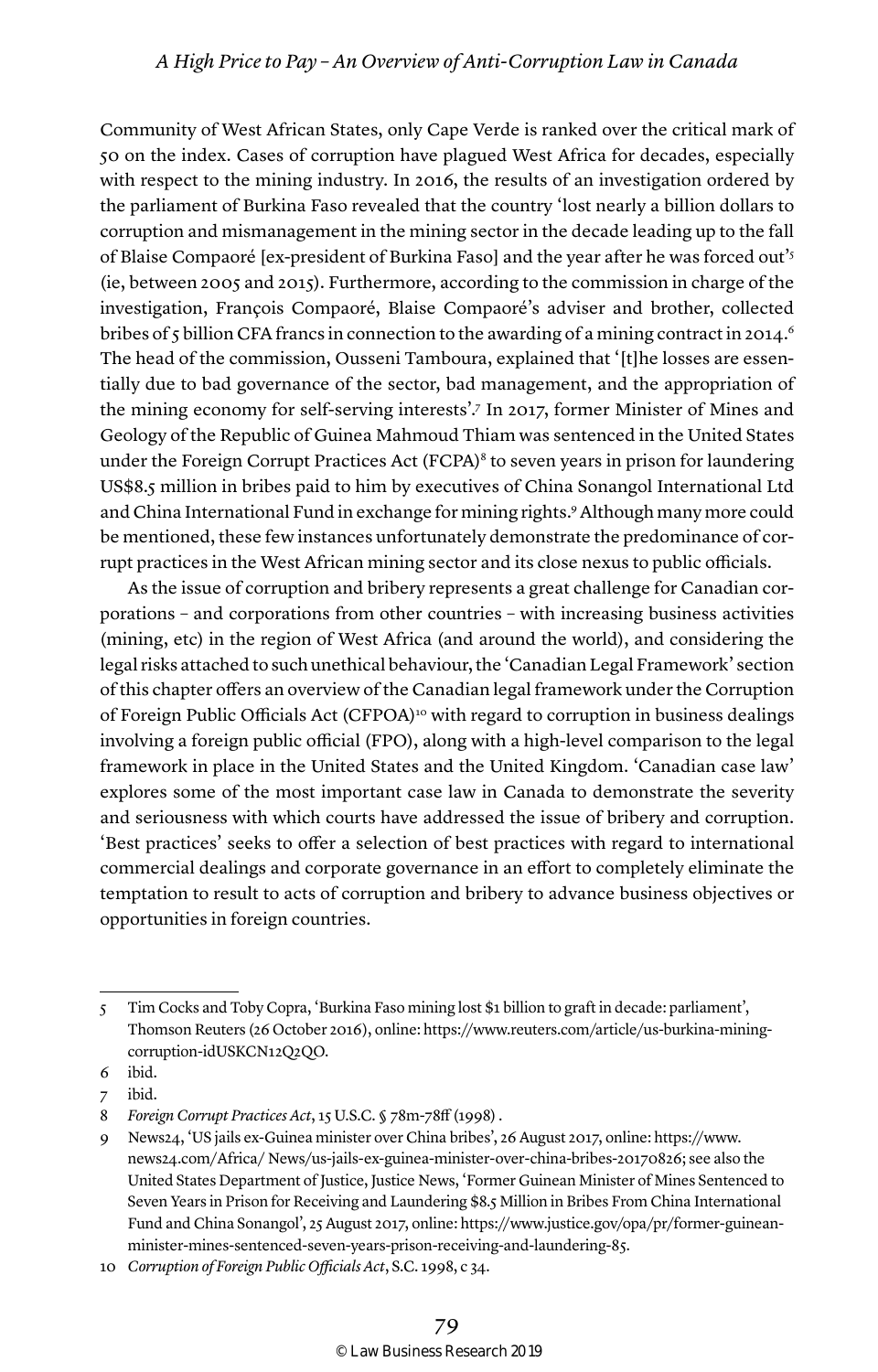#### **Canadian legal framework**

In many emerging economies, the making of certain payments to an FPO was often considered and referred to as the 'cost of doing business'. So much so that for many years, Canadian legislation on the matter allowed 'facilitation payments' as a solution to the business challenges brought upon Canadian companies by unduly slow-moving bureaucracies.<sup>11</sup>

With the FCPA, the United States was the instigator of an international effort to address the issue of foreign corrupt transactions around the world. This initiative gave birth to the OECD's Convention on Combating Bribery of Foreign Public Officials in International Business Transactions (the OECD Convention). Signatories of the OECD Convention agree to adopt 'effective measures to deter, prevent and combat the bribery of FPOs in connection with international business transactions', $12$  and most importantly to do the following:

*take such measures as may be necessary to establish that it is a criminal offence under [the country's] law for any person intentionally to offer, promise or give any undue pecuniary or other advantage whether directly or through intermediaries, to a foreign public official [. . .] in order that the official act or refrain from acting in relation to the performance of official duties, in order to obtain [. . .] improper advantage in the conduct of international business.*<sup>13</sup>

The OECD Convention stresses that the attempt and conspiracy to bribe a foreign official must also be considered a criminal offence.14 Since the ratification of the OECD Convention, over 350 individuals and over 130 entities in more than one-third of member states have been sanctioned under criminal proceedings for foreign bribery.15 Based on the most recent enforcement data, not only have over 100 of those individuals been sentenced to prison, but there are currently over 300 investigations and over 100 prosecutions related to OECD Convention offences ongoing within member states.16 Though these numbers may be alarming, they are no surprise. According to a recent study conducted by Ernst & Young, 36 per cent of chief financial officers (CFO) and 46 per cent of other finance team members interviewed could rationalise unethical conduct (such as corruption and bribery) to improve financial performance.17 Canada signed the OECD

<sup>11</sup> Since the 2013 amendments, facilitation payments are no longer allowed under the CFPOA. See 'Corruption of Foreign Public Officials Act' below.

<sup>12</sup> Preamble, *Convention on Combating Bribery of Foreign Officials in International Business Transactions and Related Documents* (17 December 1997) OECD 2011 (entered into force 15 February 1999).

<sup>13</sup> ibid.

<sup>14</sup> ibid.

<sup>15</sup> OECD Working Group on Bribery, '2015 Data on Enforcement of Anti-Bribery Convention', OECD 216 at 1; cited in Global Affairs Canada (GAC), 'Eighteenth Annual Report to Parliament', Canada's Fight Against Foreign Bribery, (last updated 11 October 2017) at 2 (GAC Annual Report).

<sup>16</sup> ibid.

<sup>17</sup> Ernst & Young, *Corporate misconduct – individual consequences*, 14th Global Fraud Survey 2016 at 14; between October 2015 and January 2016, Ernst & Young surveyed 2,825 individuals from 62 countries and territories. These individuals were senior executives, which included CFOs, chief compliance officers, heads of internal audits and heads of legal departments.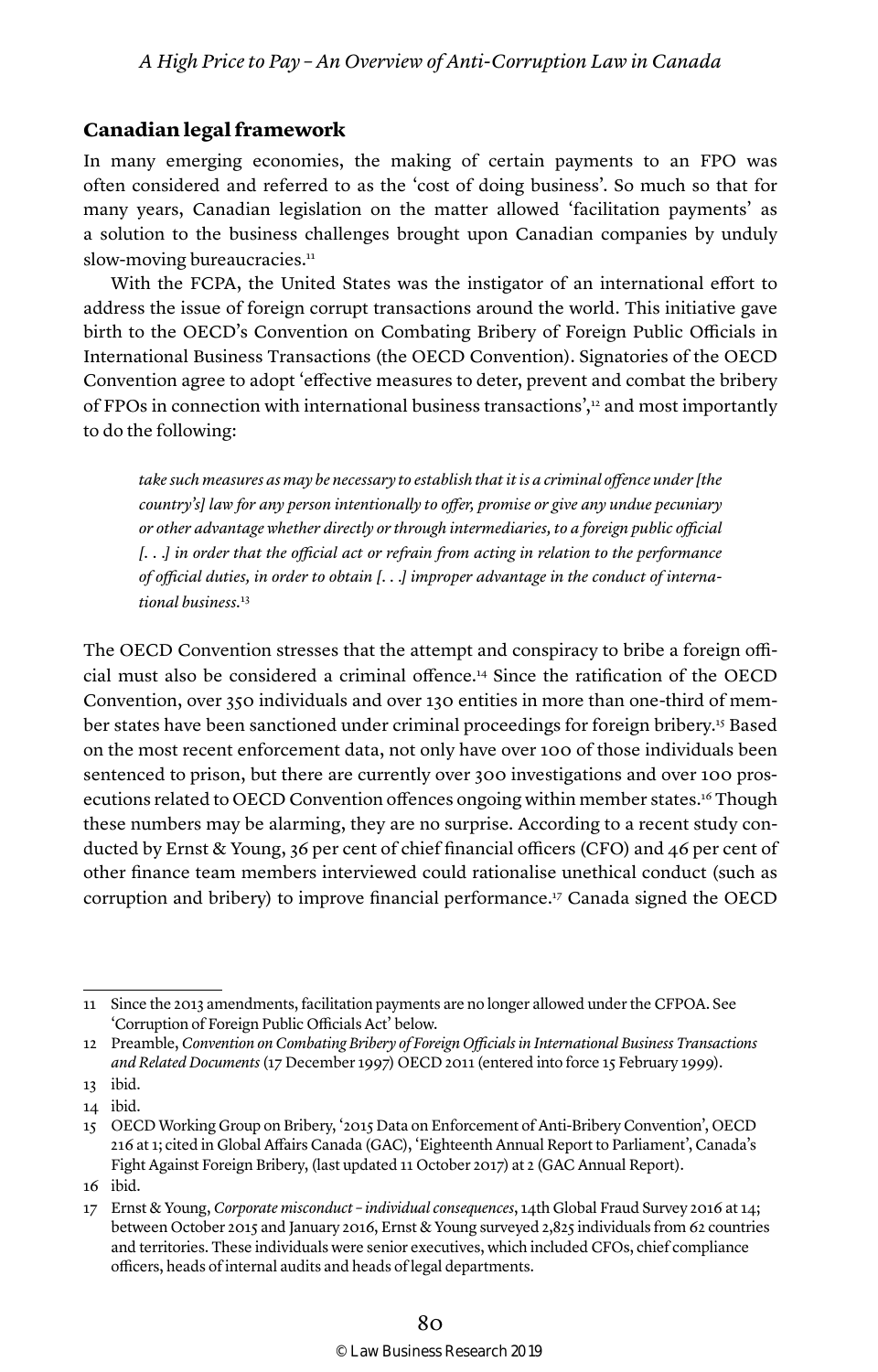Convention on 17 December 1997, and quickly realised its obligations by enacting the CFPOA.

#### Corruption of Foreign Public Officials Act

The CFPOA came into force on 14 February 1999, thereby allowing Canada to officially become a member state of the OECD Convention.18 Finally, far-reaching amendments to the CFPOA – the most important since the enactment of the CFPOA – were proposed through Bill S-14, and received royal assent on 19 June 2013 (Bill S-14).19 Fundamental to the CFPOA is section 3(1), which codifies its primary offence – bribing an FPO. It states that every person commits a criminal offence where, in order to obtain or retain an advantage, he or she directly or indirectly provides a benefit of any kind to an FPO or to any person for the benefit of an FPO (i) as consideration for an act or omission by the official in connection with the official's duties or functions, or (ii) to induce the official to influence any acts or decisions of the foreign state or public international organisation for which such official performs duties or functions.<sup>20</sup>

The term 'person' as defined by the CFPOA adopts the definition in the Criminal  $Code<sup>21</sup>$  where it includes individuals, organisations (including corporations), the Crown and third parties such as agents, consultants or any other intermediary. As for the term 'business', the current definition under the CFPOA reads as follows: '"business" means any business, profession, trade, calling, manufacture or undertaking of any kind carried on in Canada or elsewhere.'22 Pursuant to Keith, this definition is one of the results of Bill S-14, which effectively removed the words 'for profits' from the definition, and therefore eliminated the requirement for a business 'to be doing work for profit, be profitable or have a profit motive'.<sup>23</sup> Finally, a 'foreign public official' is understood broadly under the CFPOA as any person who (i) holds a legislative, administrative or judicial position of a foreign state, (ii) performs public duties or functions for a foreign state, including a person employed by a body or authority that is established to perform such duties or functions on behalf of the foreign state, or (iii) is an official or agent of a public international organisation that is formed by two or more states or governments, or by two or more such public international organisations.<sup>24</sup>

Bill S-14 has brought forth five important modifications. The most important amendment of the CFPOA is the addition of section  $4(1)$ , a new offence by which it is now illegal – among other things – to maintain false accounts, make transactions that are not recorded or adequately identified, record non-existent expenditures, use false documents or intentionally destroy accounting books if such action is carried out in order to obtain

22 CFPOA, supra note 1, s 2.

24 CFPOA, supra note 9, s 2.

<sup>18</sup> Note that Canada is part of two other international treaties related to bribery and corruption on top of the OECD Convention, namely the United Nations Convention against Corruption and the Inter-American Convention Against Corruption.

<sup>19</sup> An Act to amend the Corruption of Foreign Public Officials Act, S.C. 2013, c. 26.

<sup>20</sup> CFPOA, supra note  $9$ , s  $3(1)$ .

<sup>21</sup> Criminal Code, R.S.C., 1985, c. C-46 (see Section 2).

<sup>23</sup> Keith, supra note 1 at 21.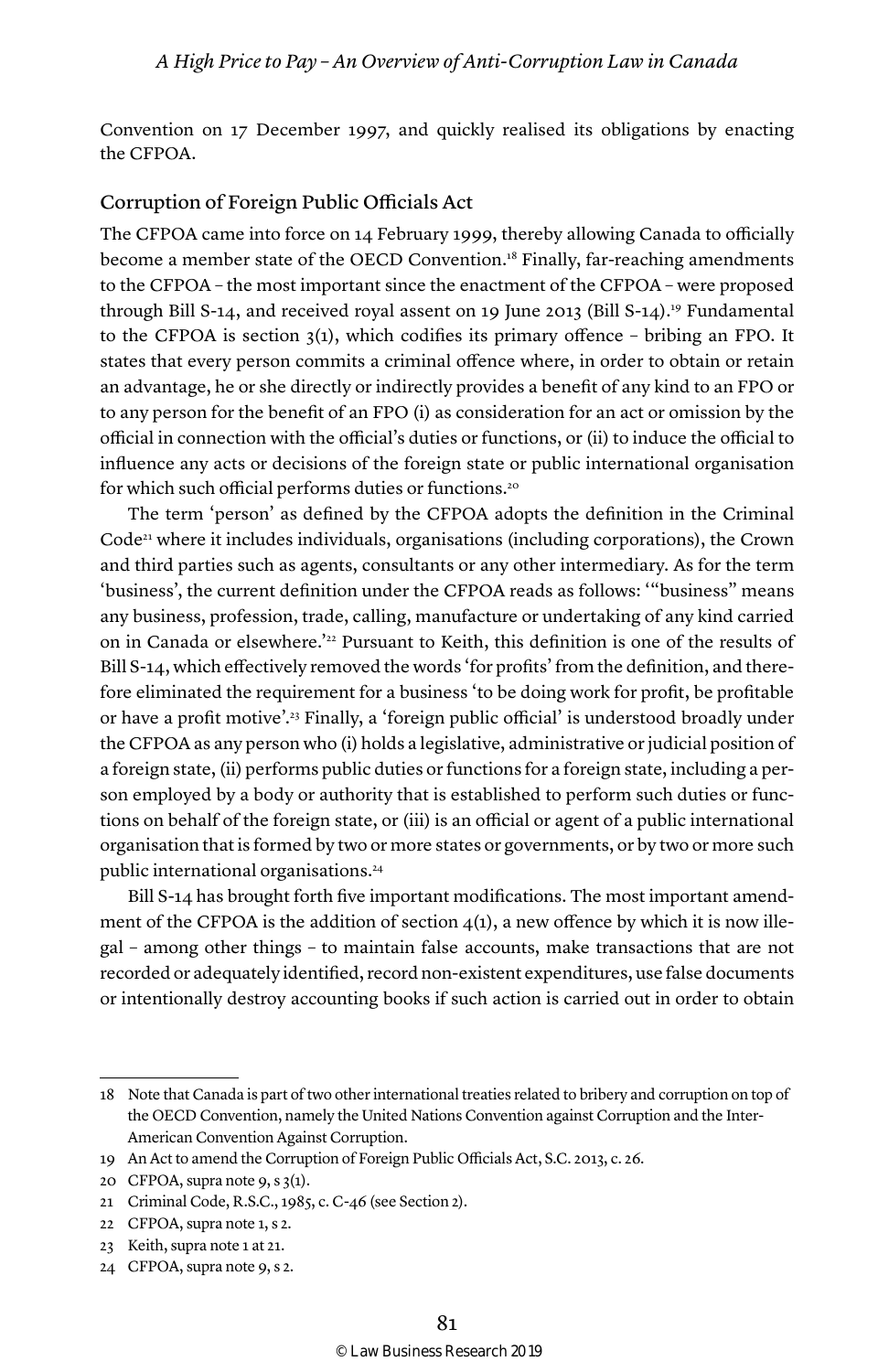an advantage or hide that bribery.<sup>25</sup> Arguably, this addition 'effectively lowers the bar for prosecutions by requiring Canadian companies to keep adequate – and truthful – records, and establishing stiff fines for failure to do so'.<sup>26</sup> Bill S-14 has also significantly expanded the scope of Canadian jurisdiction, allowing the country to prosecute Canadian citizens (including officers and directors), permanent residents and Canadian corporations for offences under the CFPOA, regardless of where the offence took place.<sup>27</sup> Adding this extraterritorial application of Canadian law certainly reinforces the need for businesses to adopt rigorous and clear directions for Canadian employees working abroad.

The other three major changes concern facilitation payments, the maximum penalty for the conviction of individuals and the exclusive jurisdiction of the Royal Canadian Mounted Police (RCMP). First, prior to Bill S-14, the CFPOA used to permit facilitation payments (commonly called 'grease payments')<sup>28</sup> when, in particular circumstances, the payment of nominal amounts of money were made for the purpose of expediting or securing the performance of an 'act of routine nature' by an FPO.29 This type of payment was effectively repealed by Bill S-14. However, two statutory defences have been maintained. In fact, paragraph  $3(3)(a)$  states that no person can be found guilty under the CFPOA if the benefit given is permitted or required under the laws of the foreign state.

As for paragraph  $3(3)(b)$ , it allows the payment of reasonable expenses incurred in good faith on behalf of the FPOs that are related to the promotion of the individual's products or services, or the execution or performance of a contract between an individual and a foreign state for the official that performs duties or functions.<sup>30</sup>

The maximum penalty for the conviction of individuals under the CFPOA has been increased from five years to an impressive 14 years. Further, this means that 'individuals found to have violated the CFPOA will not be eligible upon conviction for either conditional sentences or discharges'.31 Corporations, although unconcerned by prison sentences, are still exposed to monetary fines of an unlimited amount, subject to the discretion of a judge.<sup>32</sup> Finally, Bill S-14 enacted a new section 6 giving the exclusive

<sup>25</sup> CFPOA, supra note  $1, s \neq 1$ .

<sup>26</sup> Peter E Kirby and Guy W Giorno, 'Bill S-14: Canada Strengthens Its Anti-Bribery Law', Corporate Social Responsibility Law Bulletin, Fasken, (6 February 2013), online: https://www.fasken.com/en/ knowledgehub/2013/02/corporatesocialresponsibilitylawbulletin-20130206.

<sup>27</sup> CFPOA, supra note  $9, s \cdot 5(1)$ .

<sup>28</sup> CFPOA, supra note 9, s 3(4) and s 3(5) of CFPOA in force in 1999 prior to being repealed by Bill S-14.

<sup>29</sup> Riyaz Dattu, 'Expansive Changes to Canada's Foreign Anti-Corruption Legislation Now in Force: Existing Compliance Programs Will Require Revisions', Osler, Corporate Review – 2013 (June 2013), online: https://www.osler.com/en/resources/governance/2013/corporate-review-june-en/expansivechanges-to-canada-s-foreign-anti-corrupt.

<sup>30</sup> With regard to paragraph 3(3)(a) CFPOA, so far no case law has given any example of this provision's application. In the years to come, jurisprudence should be able to enlighten our understanding of the phrasing. The same reality applies to paragraph 3(3)(b). Therefore, besides offering an overview of these provisions, it is difficult to give any additional details on their judicial interpretation at this time. It is also unclear why these provisions were not redrafted following the extensive effort to amend the CFPOA under Bill S-14.

<sup>31</sup> ibid.

<sup>32</sup> Keith, supra note 1 at 93. Keith gives the following explanation: 'Regarding the guilt of an organization, including a corporation, the CFPOA is silent on the issue of penalty. Therefore, the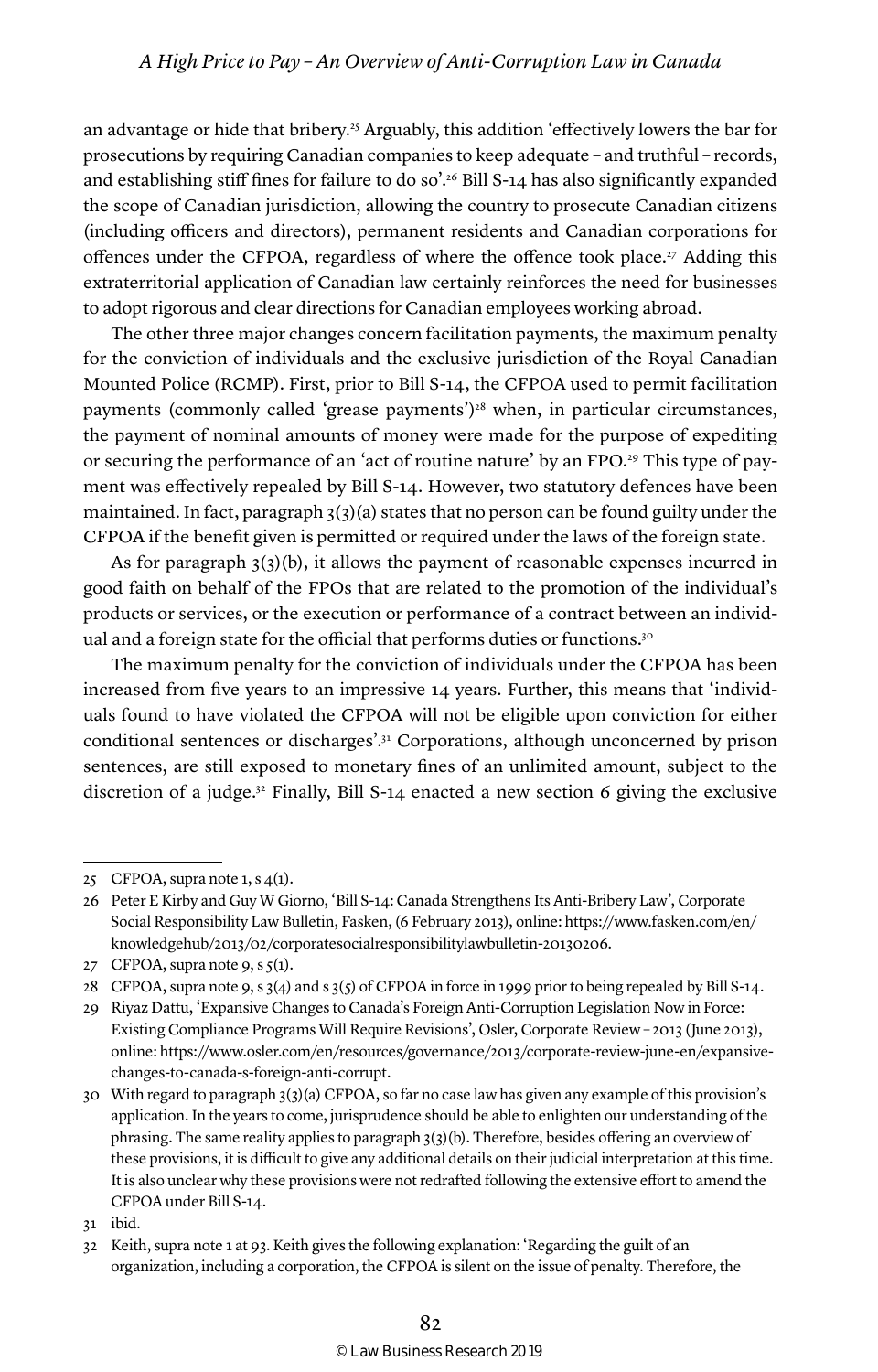investigative jurisdiction to the RCMP and, more precisely, to its dedicated International Anti-Corruption Unit. Although some interpret this legislative development as a logical response to a prior lack of enforcement of the CFPOA by local police officers and local crown attorneys,<sup>33</sup> others view this amendment as an attempt to eliminate the potential of the entire CFPOA for private prosecutions – presumably by international organisations such as NGOs.34

#### Comparing the CFPOA to the FCPA

The FCPA, enacted in 1977, was the first significant international anti-corruption law. It is enforced by both the US Department of Justice – through its Federal Bureau of Investigation – and the Securities and Exchange Commission, which have intensified, in the past decade, their identification and prosecution efforts of FCPA violations.35 This is how the Department of Justice summarises the main FCPA offence:

*[T]he anti-bribery provisions of the FCPA prohibit the willful use of the mails or any means of instrumentality of interstate commerce corruptly in furtherance of any offer, payment, promise to pay, or authorization of the payment of money or anything of value to any person, while knowing that all or a portion of such money or thing of value will be offered, given or promised, directly or indirectly, to a foreign official to influence the foreign official in his or her official capacity, induce the foreign official to do or omit to do an act in violation of his or her lawful duty, or to secure any improper advantage in order to assist in obtaining or retaining business for or with, or directing business to, any person.*<sup>36</sup>

Originally, the FCPA was only applied to public issuers and to domestic concerns (ie, US citizens and businesses).37 However, amendments resulting from the International Anti-Bribery and Fair Competition Act of  $1998^{38}$  broadened the scope of the legislation making it applicable to three categories of persons or entities, namely 'issuers', 'domestic concerns' and certain persons and entities under 'territorial jurisdiction'.39 These three

default provisions in the Criminal Code, that deal with monitoring penalties for organizations, including corporations, apply to a corporation convicted under the CFPOA. Startling to many who may learn this the hard way, there is no upper or maximum penalty prescribed in the Criminal Code for an indictable offence. There is no pre-said maximum or limit to the fine.'

<sup>33</sup> ibid at 32; Keith says: 'This amendment states in law what, is de facto, had been taking place for several years. That is the RCMP had taken over the role of being Canada's national and international police and investigating agency relating to the corruption of foreign public officials under the CFPOA.'

<sup>34</sup> Kirby and Giorno, supra note 25.

<sup>35</sup> T Markus Funk, 'Getting What They Pay For: The Far-Reaching Impact Of the Dodd-Frank Act's "Whistleblower Bounty" Incentives on FCPA Enforcement', Bureau of National Affairs, *White Collar Crime Report*, (10 September 2010) at 1–3.

<sup>36</sup> The US Department of Justice, Fraud Section, 'Foreign Corrupt Practices Act' (3 February 2017), online: https://www.justice.gov/criminal-fraud/foreign-corrupt-practices-act.

<sup>37</sup> Keith, supra note 1 at 4.

<sup>38</sup> Pub. L. No. 105-366, 112 Stat. 3302 (enacted 10 November 1998).

<sup>39</sup> GAN Business Anti-corruption Portal, 'US Foreign Corrupt Practices Act (FCPA)', Anti-corruption Legislation, online: https://www.business-anti-corruption.com/anti-corruption-legislation/fcpaforeign-corrupt-practices-act/.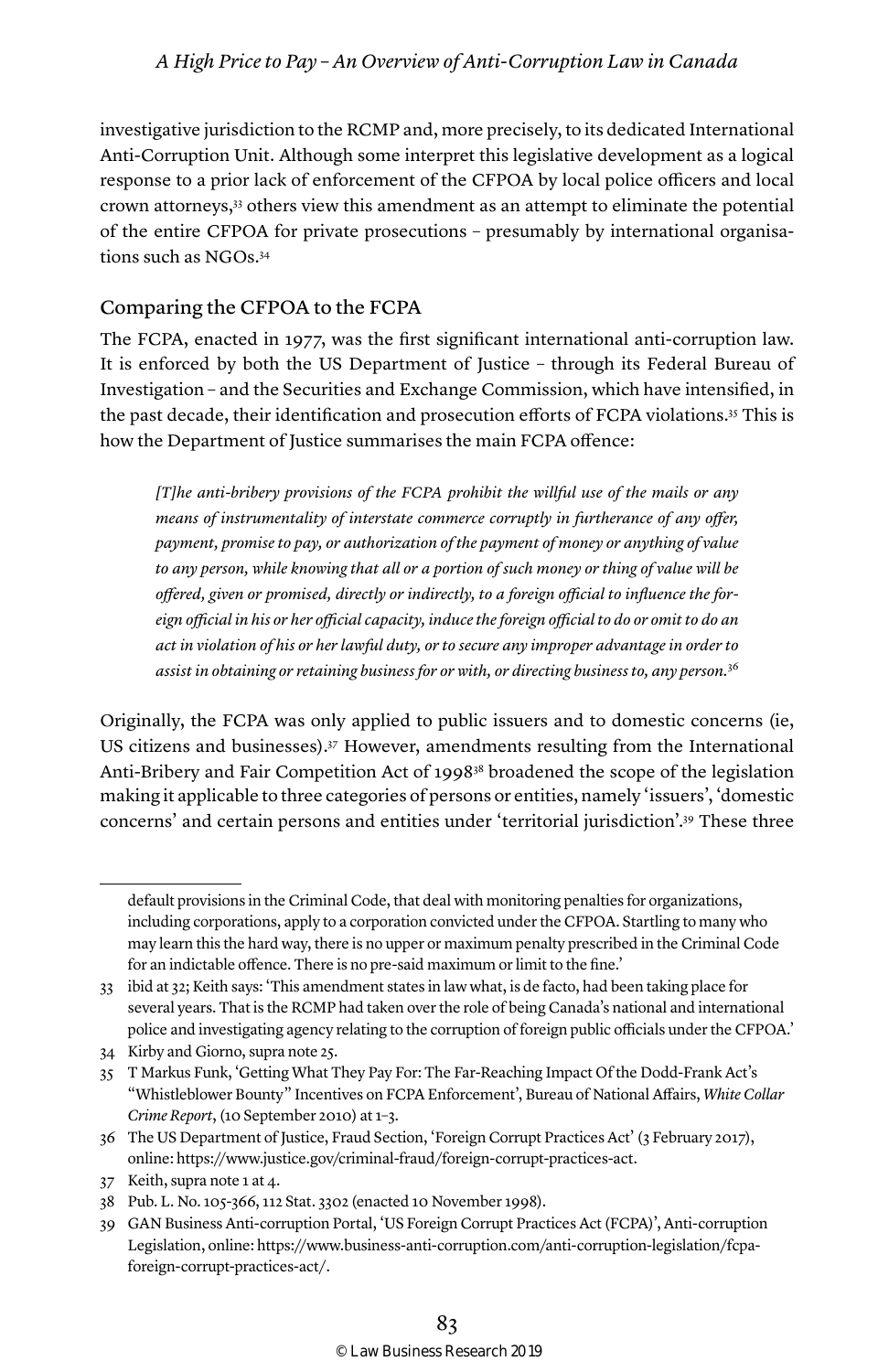categories include all US individuals – including officers, directors and employees – as well as businesses, certain defined foreign public officials and certain issuers of financial securities.40 The FCPA further mandates record-keeping and internal control standards for publicly held corporations registered under the Securities Exchange Act of 1934.

A particularity of the FCPA is that both criminal and civil penalties are available; and they can be significant, reaching up to C\$2 million per count for corporations under criminal proceedings, whereas individuals face both a maximum fine of C\$1 million per count and imprisonment for up to five years. As for civil proceedings, sentences may range from C\$50,000 to C\$500,000 for corporations, and from C\$5,000 to C\$100,000 for individuals. Another particularity is that the FCPA also provides for additional penalties in case of wilful violations such as 'wilfully [sic] and knowingly making a false or misleading statement'.41 These penalties can amount to C\$25 million per count for corporations, and C\$5 million per count or 20 years of prison, or both, for individuals.<sup>42</sup>

Another major difference with the CFPOA is that, unlike under Canadian law, facilitation payments are permitted under the FCPA. The FCPA states that the anti-bribery provisions 'shall not apply to any facilitating or expediting payment to a foreign official, political party, or party official the purpose of which is to expedite or to secure the performance of a routine governmental action by a foreign official, political party, or party official'.43 Similarly to the CFPOA, however, lawful payments under the laws of the foreign country and reasonable bona fide expenditures incurred by, or on behalf of, the foreign official or party, which are related to the promotion, demonstration or explanation or product or services, or the execution of a contract with a foreign government, are also exceptions.44

#### Comparing the CFPOA to the Bribery Act

In an effort to replace legislation that was more than 100 years old, the United Kingdom, after having ratified the OECD Convention, took more than a decade longer than Canada to enact anti-corruption legislation. In addressing the general bribery offences, the Bribery Act 2010 (UKBA)<sup>45</sup> came into force on 1 July 2011 and 'prohibits both the giving and the receiving of financial or other advantage to induce a person to improperly perform a function or activity or to reward a person for improperly performing a function or activity'.46 The UKBA also targets the bribery of FPOs by prohibiting a person from giving a financial or other advantage to an FPO in order to obtain or retain a business or an advantage in the conduct of such business. Similarly to both the CFPOA and the FCPA (as well as the OECD Convention), section  $6(3)(b)$  of the UKBA provides a defence for payments permitted under the written law applicable in the foreign country.

Similarly to the CFPOA, enforcement under the UKBA is carried out by way of criminal prosecution, and fines – of an unlimited amount – are left to the discretion of the court. As for imprisonment sentences for individuals, the maximum period is 10 years, slightly lower than the CFPOA. Another distinction from both the FCPA and the CFPOA

<sup>40</sup> Keith, supra note 1 at 4.

<sup>41</sup> ibid at 6.

<sup>42</sup> ibid.

<sup>43</sup> FCPA, supra note 7, s 78dd-1(b).

<sup>44</sup> Keith, supra note 1 at 5–6.

<sup>45</sup> Bribery Act 2010, c. 23, online: http://www.legislation.gov.uk/ukpga/2010/23/contents.

<sup>46</sup> Keith, supra note 1 at 13; see also Bribery Act 2010, ch. 23.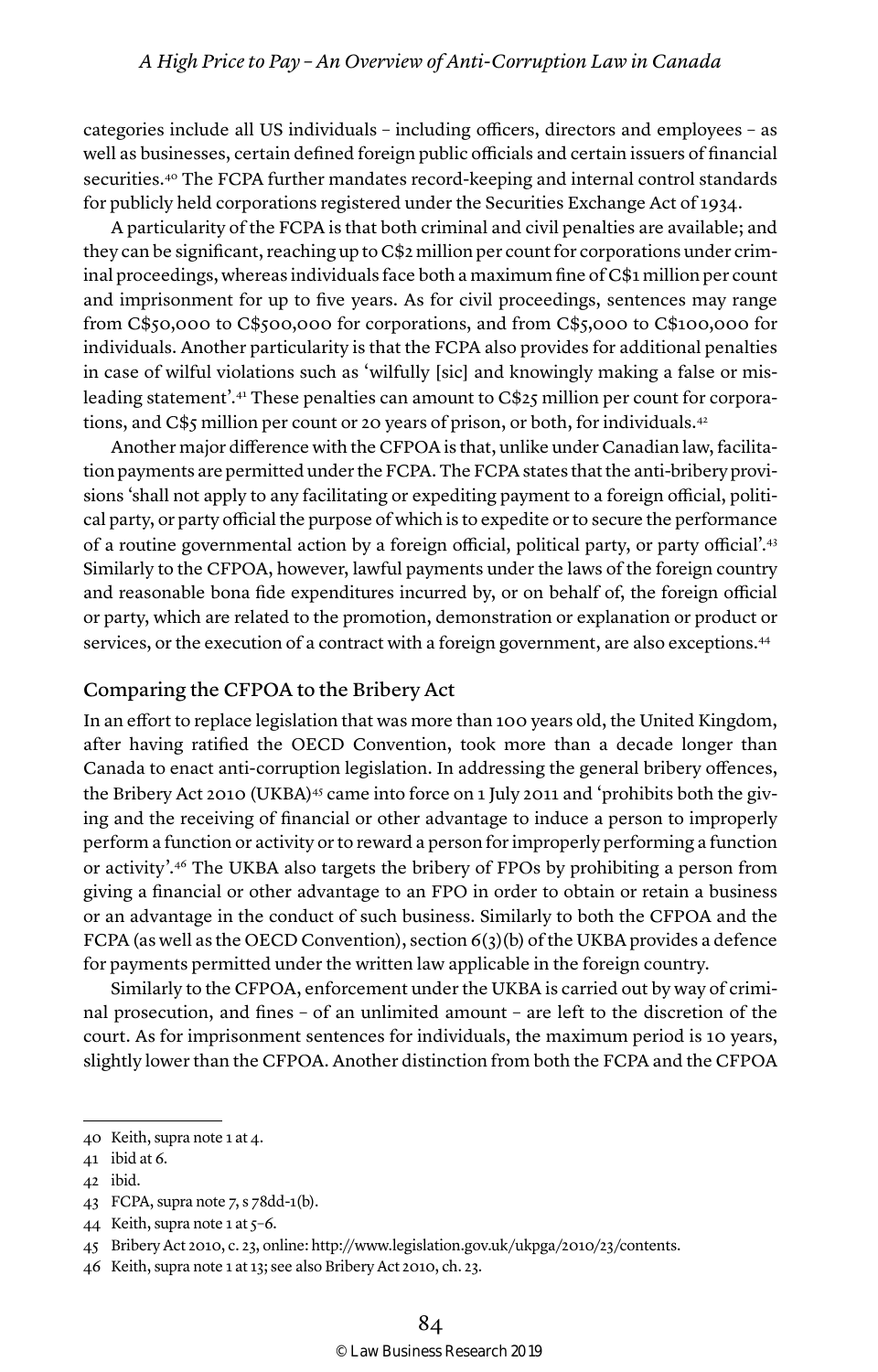is that a commercial and business organisation may be found guilty of failing to prevent the prohibited types of bribery. As Keith explains, '[i]n this situation, the organization may raise a defence of due diligence by proving that, at the time of the alleged offence, it "had in place adequate procedures designed to prevent persons associated with [the organisation] from undertaking such conduct"'.47

#### **Canadian case law**

The first major prosecution of a Canadian corporation under Canada's CFPOA happened with regard to Niko Resources Ltd (Niko), a publicly traded oil and natural gas exploration and production company based in Calgary, Alberta. In this case, Niko entered a guilty plea before the Court of Queen's Bench (Calgary) on 24 June 2011 for a count of bribery resulting in a fine of C\$8.26 million and an added 15 per cent victim surcharge.48 According to the plea bargain agreement between Niko and the Crown, the subsidiary Niko Bangladesh entered into a joint venture agreement (JVA) in 2003 with BAPEX<sup>49</sup> to develop two gas fields in Bangladesh. On 7 January 2005, while drilling, an explosion occurred at the Chattak-2 gas well<sup>50</sup> that left a large crater in the ground. Although nobody got injured by the incident, the gas fire burned for weeks, forcing the evacuation of many. The resulting diplomatic crisis and negative press denouncing the fairness of the entire JVA award process presumably led to the bribery described as follows in the plea agreement:

*In May 2005, Niko Bangladesh provided the use of a [Toyota Land Cruiser] costing [. . .] \$190,984.00 to AKM Mosharraf Hossain, the Bangladeshi State Minister for Energy and Mineral Resources, in order to influence the Minister in dealings with Niko Bangladesh within the context of ongoing business dealings [. . .] Additionally, Niko Canada paid the travel and accommodation expenses for Minister [. . .] Hossain to travel from Bangladesh to Calgary to attend to GO EXPO oil and gas exposition, and onward to New York and Chicago, so that the Minister could visit his family who lived there, the cost being approximately \$5,000.00.*<sup>51</sup>

The Crown justified in part the negotiated penalty with the defence as covering, among other things, the cost of the RCMP investigation, which, according to the prosecutor, cost in this single case almost C\$870,000. The *Niko* case, as we will see, clearly set the tone for the following jurisprudence.

<sup>47</sup> ibid at 14; referring to the Bribery Act 2010, s 7(2).

<sup>48</sup> In addition to the fine, Niko was placed under a probation order, which put the company under the court's supervision for three years to ensure that audits were completed, to examine the company's compliance with the CFPOA. This decision was a major turning point in CFPOA prosecutions, especially considering that in the only prior case – *R v Watts*, [2005] A.J. No. 568 (Alta. Q.B.) – HydroKleen Systems Inc received a monetary fine of only C\$25,000. See also GAC Annual Report, supra note 14.

<sup>49</sup> BAPEX is the common reference of Bangladesh Petroleum Exploration and Production Company Limited. BAPEX is an exploration and production company, which is indirectly wholly owned by the government of Bangladesh.

<sup>50</sup> Located in the Tengratila gas field in north-eastern Bangladesh.

<sup>51</sup> *R v Niko Ressources Ltd*, Reported Clerk Proceedings, Calgary, Alberta, 24 June 2011, the Honourable Mr Justice Brooker, (Alta. QB) at 3.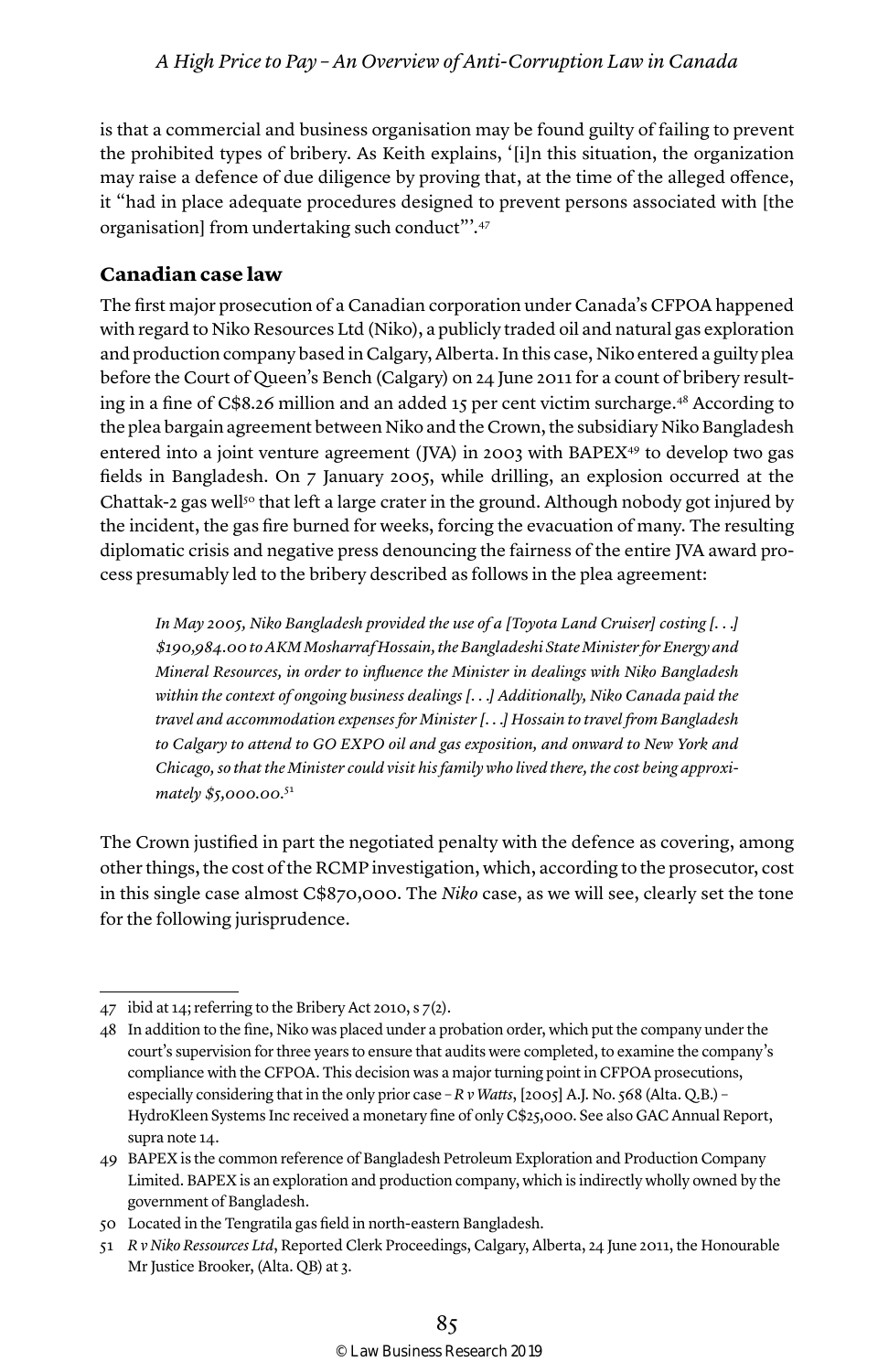#### *A High Price to Pay – An Overview of Anti-Corruption Law in Canada*

In fact, the next case is one where Griffiths Energy International Inc (Griffith), a privately held oil and gas company based in Calgary, was sentenced, on 25 January 2013, to pay a C\$9 million fine with a 15 per cent victim surcharge, for a total financial penalty of  $C$10.35}$  million.<sup>52</sup> This case is of particular interest because it relates to the largest fine imposed under the CFPOA to date. More so, it is the first case where a corporation took steps to self-disclose its past corrupt practices.

In 2008, Griffith made initial enquiries about acquiring blocks in Chad, and established contact with the Chadian embassy. Then occurred, through the embassy, a formal introduction to Chad's then Minister of Petroleum and Energy.53 What followed was a series of negotiation sessions between 2009 and 2011 that led to the payment of C\$2 million to a corporate entity owned by the wife of the foreign ambassador, as well as the issuance of a number of founder shares of Griffith.54 Shortly thereafter, a boating accident resulted in the death of Brant Griffith, high-profile Bay Street investment banker and founder of Griffith. It is therefore the succeeding management team that made the decision, once it discovered the corrupt transactions, to disclose its CFPOA breaches to authorities, and cooperate with their investigation, effectively resulting in a guilty plea that Griffith directly agreed to provide, and indirectly provided, improper benefits to a Chadian public official in order to further the business objectives of Griffith. Despite the joint submission by the prosecution and defence, the court explained that such joint submission is not binding on the court and added as follows:

*The bribing of a foreign official by a Canadian company is a serious matter. As I said in R. v. Niko Resources Ltd., such bribes, besides being an embarrassment to all Canadians, prejudice Canada's efforts to foster and promote effective governmental and commercial relations with other countries; and where, as here, the bribe is to an official of a developing nation, it undermines the bureaucratic or governmental infrastructure for which the bribed official works. Accordingly, the penalty imposed must be sufficient to show the Court's denunciation of such conduct as well as provide deterrence to other potential offenders.*<sup>55</sup>

This case clearly shows that although self-disclosure may help mitigate legal consequences, it still does not prevent heavy fines from being imposed.

The next case –  $R v$  *Karigar*<sup>56</sup> – is of particular importance as it represents the very first imprisonment sentence held against an individual under the CFPOA.57 On 15 August 2013, Nazir Karigar was convicted to three years' imprisonment by the Ontario Superior Court of Justice for making a payment to Indian government officials to facilitate the execution of a multimillion-dollar contract for the supply of a security system by Cryptometrics, a

<sup>52</sup> GAC Annual Report, supra note 46.

<sup>53</sup> Keith, supra note 1 at 131; citing the agreed statement of facts, set out as exhibit two in the proceedings.

<sup>54</sup> ibid at 132–137.

<sup>55</sup> *R v Griffiths Energy International*, [2013] A.J. No. 412 at para 8–9.

<sup>56</sup> *R v Karigar*, 2013 ONSC 5199, [2013] O.J. No. 3661.

<sup>57</sup> GAC Annual Report, supra note 14.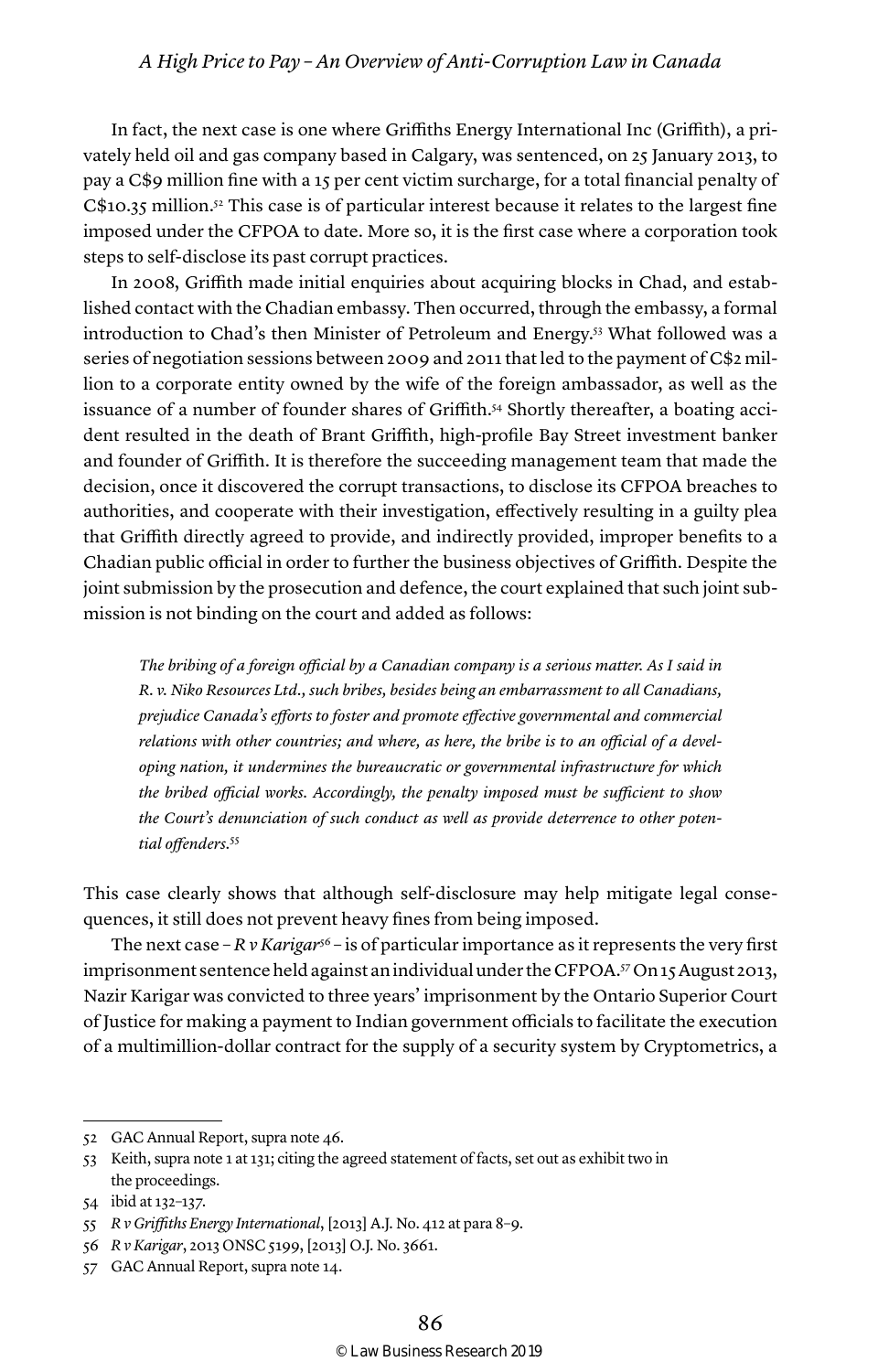Canadian high-tech firm.58 More specifically, the accused was the paid agent of a group of Canadian companies that sought to secure a major contract from Air India for the provision of facial recognition software and related equipment.59 The contract sought was never awarded to any entity represented by the accused.

As the Court puts it, several aspects of the evidence supported the conclusion that the accused was an 'active and knowledgeable part of a conspiracy to offer bribes to Air India officials to obtain the Air India contract'.60 Among other things, the vice president attended meetings at which the necessity of bribes was raised; several emails contained details around the method of payment of such bribes; and a spreadsheet budgeting intended bribes were circulated within the company.61 The collection of such facts led the Court to conclude that it was not necessary for the Crown to establish actual payment of the bribe and that it was sufficient to show that the accused believed that bribes were in fact paid, as was demonstrated in his comments to various authorities.<sup>62</sup>

On 6 July 2017, the Ontario Court of Appeal dismissed Karigar's appeal from his 2013 conviction. The Court held that 'the foreign bribery offence is clearly committed when a person agrees with a foreign public official to give that official a benefit, but, equally clearly, when there is an indirect agreement to give or offer an advantage.<sup>163</sup>

As these cases have shown, the consequences of an infraction under the CFPOA can be fairly important, and further demonstrate the necessity for Canadian corporations to exercise thorough oversight of all persons involved in performing acts and duties for or on their behalf. The message is indeed clear: there is no room for complacency. It is therefore imperative for all businesses to be proactive in implementing preventative measures against acts of bribery and corruption. 'Best practices' further addresses this issue and offers a set of advice on best practices that will allow corporations to minimise the potential risks of being engaged directly or indirectly in such acts.

#### **Best practices**

As seen so far, since its initial enactment, the CFPOA was strengthened, and its reach extended by the passage of Bill S-14. It is thus an undeniable truth that the corporate risk landscape is changing when it comes to the issue of corrupt practices in international business dealings.In this regard, what can Canadian businesses do to foster corrupt-free business practices and ensure compliance with the CFPOA? In our opinion, this can and should be achieved through, notably, the use of preventative measures and training programmes.

Preventing violations and minimising liability requires an effective compliance programme. To create an effective compliance programme, it is vital to first identify the specific risks a company faces. Based on the level of identified risk, it will subsequently be

<sup>58</sup> ibid.

<sup>59</sup> *R v Karigar*, supra note 54 at para 3.

<sup>60</sup> ibid at para 15.

<sup>61</sup> ibid at para 30.

<sup>62</sup> ibid at para 33.

<sup>63</sup> GAC Annual Report, supra note 14; in reference to *R v Karigar*, 2017 ONCA 576, [2017] O.J. No. 3530 at para 43.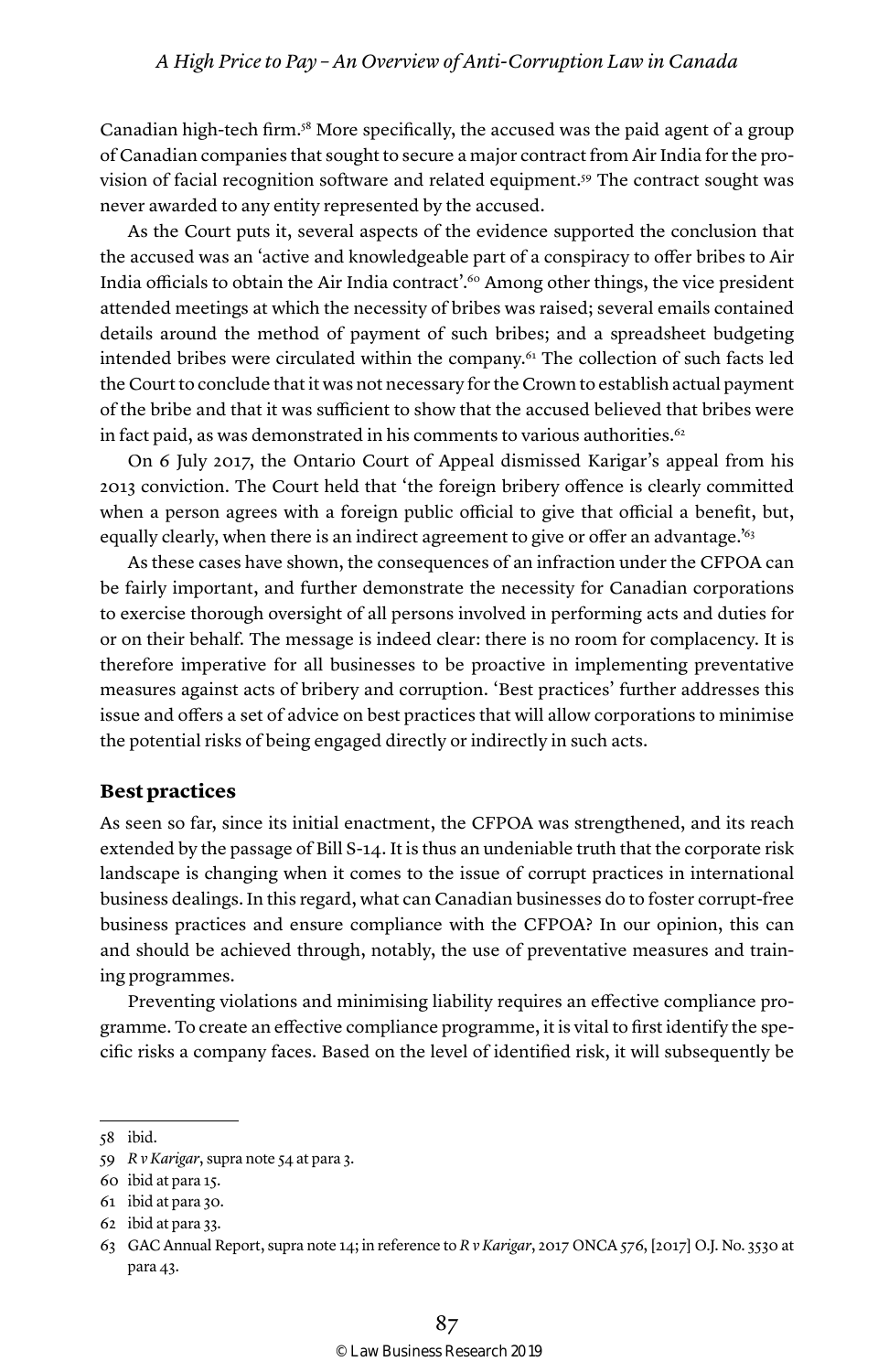possible – and necessary – to design a programme that allocates resources and oversight to transactions and areas of the company's business. In the event that a violation to the CFPOA occurs, an effective compliance programme may make the difference between a conviction following the decision by enforcement authorities to prosecute or not. In terms of risk assessment, it is important to know that investigations and prosecutions frequently involve facts relating to the use of third-party intermediaries such as sale agents, distributors and finders, and various business combinations such as join ventures.64

When looking for compliance programmes, it is suggested that corporations take particular care in implementing the following elements:

- management support and resources;
- written standards and controls;
- monitoring, auditing and evaluation protocols;
- enforcement measures;
- continuous review; and
- whistle-blower procedures.

Furthermore, it is highly recommended that corporations adopt a written code of ethics reminding employees that it is essential that all of the corporation's activities be conducted with integrity and transparency. In order to be effective, such code should include clear guidance as to proper behaviours to have when dealing with customers, suppliers, other employees, shareholders and other third parties. It should also include the procedure to follow in order to report a case of non-compliance with the code. Finally, the promotion of best practices within a business and the prevention of corruption, traffic of influence and conflicts of interest is best ensured by the adoption of a written code of conduct. The code of conduct complements the compliance programme and the code of ethics in that it aims to inform employees of the risks associated with bribery and traffic of influence, as well as proscribed behaviour within the company. It is therefore a great tool to emphasise a zero-tolerance policy towards corrupt practices. It is also possible to adopt a code of ethical conduct regrouping all that has been mentioned above.

The main goal of ensuring a continuous training of directors, officers or any other employee of the corporation is to establish a constant reminder of the corporation's anti-corruption culture and ethical business practices. As such, training on the relevant legal frameworks and their implications is a good starting point to establish the importance of upholding the corporation's standard. Other separate trainings should target matters such as business ethics, risks related to corruption, issues for the corporation arising from bribery and corrupt practices, and the importance of compliance. Furthermore, we highly suggest that these trainings be offered online via a private server in order to facilitate their access.

<sup>64</sup> As seen previously in *R v. Niko Ressources Ltd*, supra note 49.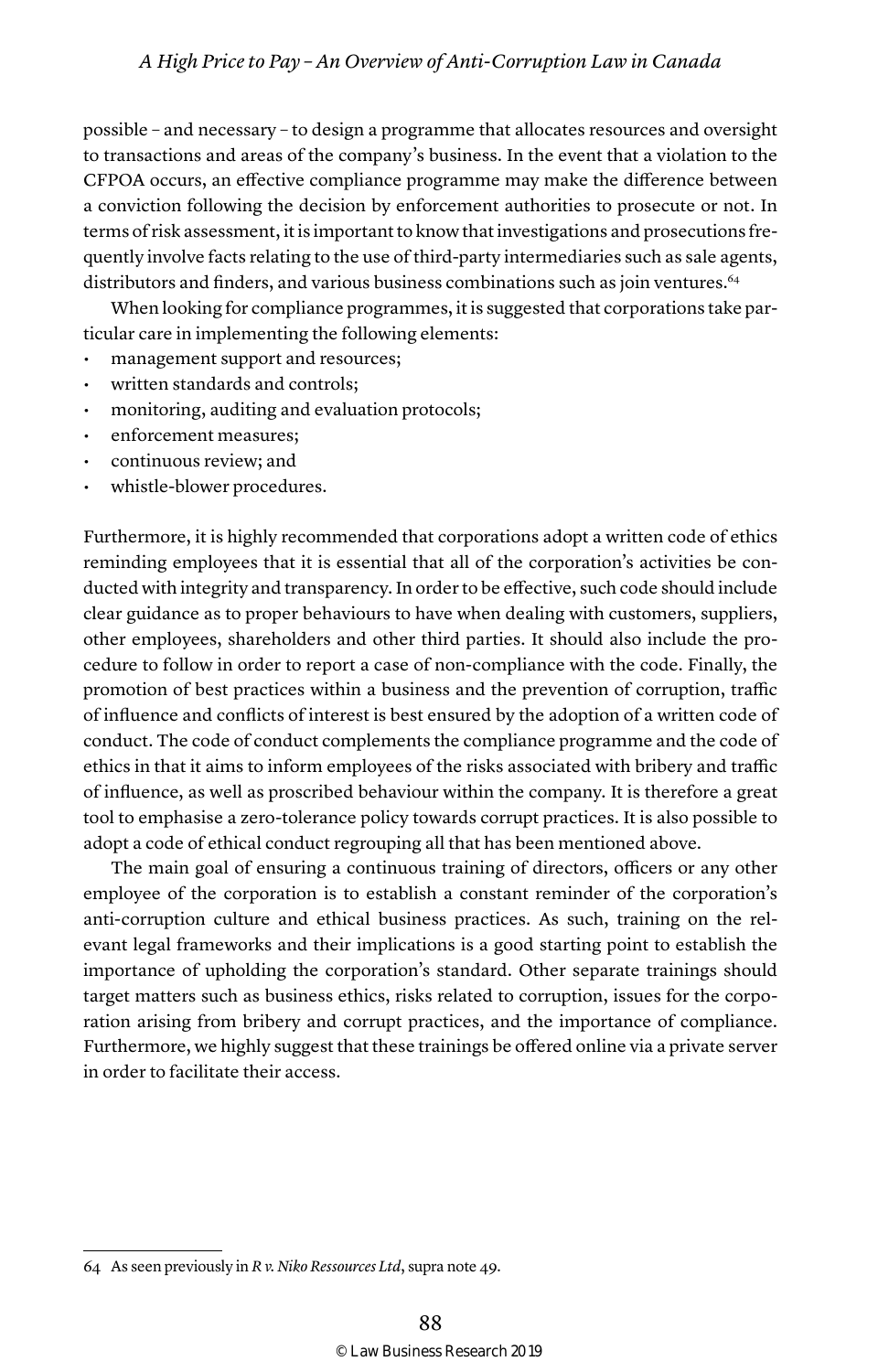#### **Conclusion**

It is clear that acts of corruption and bribery continue to occur on a regular basis in any jurisdiction given that, as shown in Transparency International's latest CPI, no country is immune to such acts (with some regions being prone to acts of bribery and corruption more than others). Going forward, however, as the landscape of corporate risk changes, public scrutiny intensifies and regulations tighten around the world, it has become an inevitable requirement for companies to thoroughly conduct risk assessments and implement a top-down culture against bribery and corruption.

In addressing the concerning issue of corruption, this chapter offered an overview of the Canadian legal framework with regards to corruption in business dealings involving an FPO, and established that the CFPOA, alongside the Criminal Code, directly codified the offences of corruption, bribery and false accounts (and also showed that the CFPOA is part of a greater network of anti-bribery laws, including the UKBA and the FCPA). Walking through the CFPOA's latest amendments, this piece sought to identify the nature and scope of its codified offences. This chapter also explored in detail some of the most important case law in Canada in order to draw lessons worth learning. From this analysis, it has become apparent that any benefit sought through corrupt practices is marginal compared to the consequences of getting caught. Finally, this chapter offered a selection of best practices with regard to international commercial dealings and corporate governance.

Ultimately, it is easy to conclude that corruption and bribery no longer have their place in international affairs, and that compliance can be achieved if the suggested mechanisms are diligently and consistently enforced. The question of whether the business community has the will to adapt no longer seems to be a question but rather a necessity.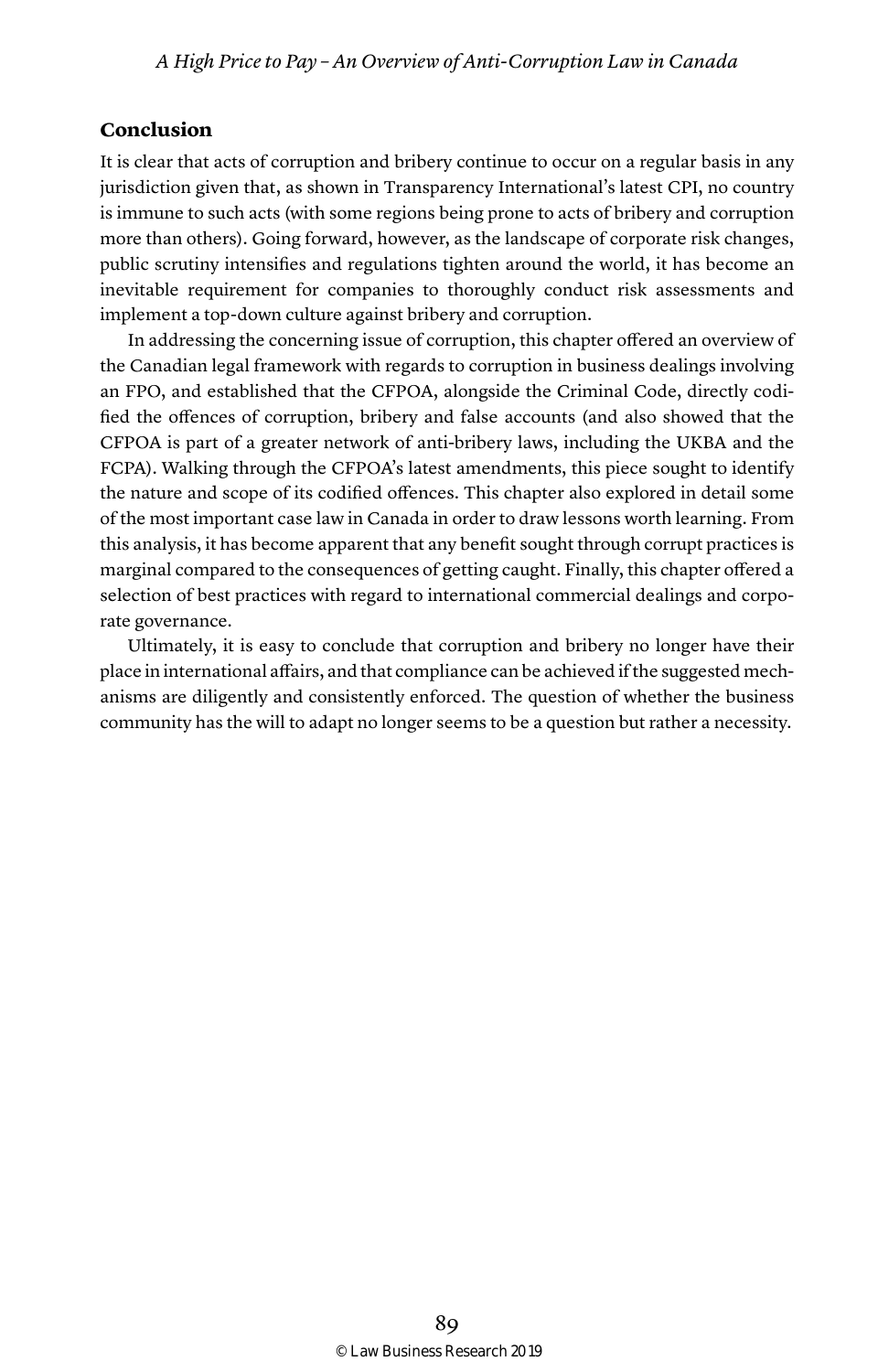## **Appendix 1**

#### About the Authors

#### Frank Mariage

Fasken Martineau DuMoulin LLP

Mr Mariage joined Fasken's global mining group in June 2012. Mr Mariage practises in securities, corporate and mining law. Mr Mariage mainly represents mining companies and accompanies them in the process that leads to the discovery, sale or mining of mineral deposits in Canada or abroad. He is listed in the *Canadian Lexpert Directory*, *Chambers Canada*, *Best Lawyers in Canada* and *Who's Who Legal* for his expertise in mining law. He received the designation of 'Lawyer of the Year' from *Best Lawyers in Canada*  in 2017 (Natural Resources Law) and in 2018 (Mining Law). Mr Mariage served as the chair of the Quebec Mineral Exploration Association from 2014 to 2018. He also gives lectures for the TSX Venture Exchange on how to manage companies that are listed on a stock exchange.

#### Youcef Belrachid

#### Fasken Martineau DuMoulin LLP

Mr Belrachid joined Fasken's Montreal office in May 2016 as a student at law. Mr Belrachid is currently completing his articling, after which he will be a member of both the Bar of Quebec and the Law Society of Ontario. Mr Belrachid holds a Bachelor of Civil Law from the University of Montreal's Faculty of Law, where he graduated on the Dean's Honours List for academic excellence. Mr Belrachid also received his Juris Doctor from Osgoode Hall Law School. Prior to joining Fasken, Mr Belrachid worked as a research assistant at the University of Montreal. There, he did significant work related to contract law for renowned scholar Didier Lluelles, and contributed to the Centre de recherche en droit public under the supervision of Professor Vincent Gautrais. Mr Belrachid was also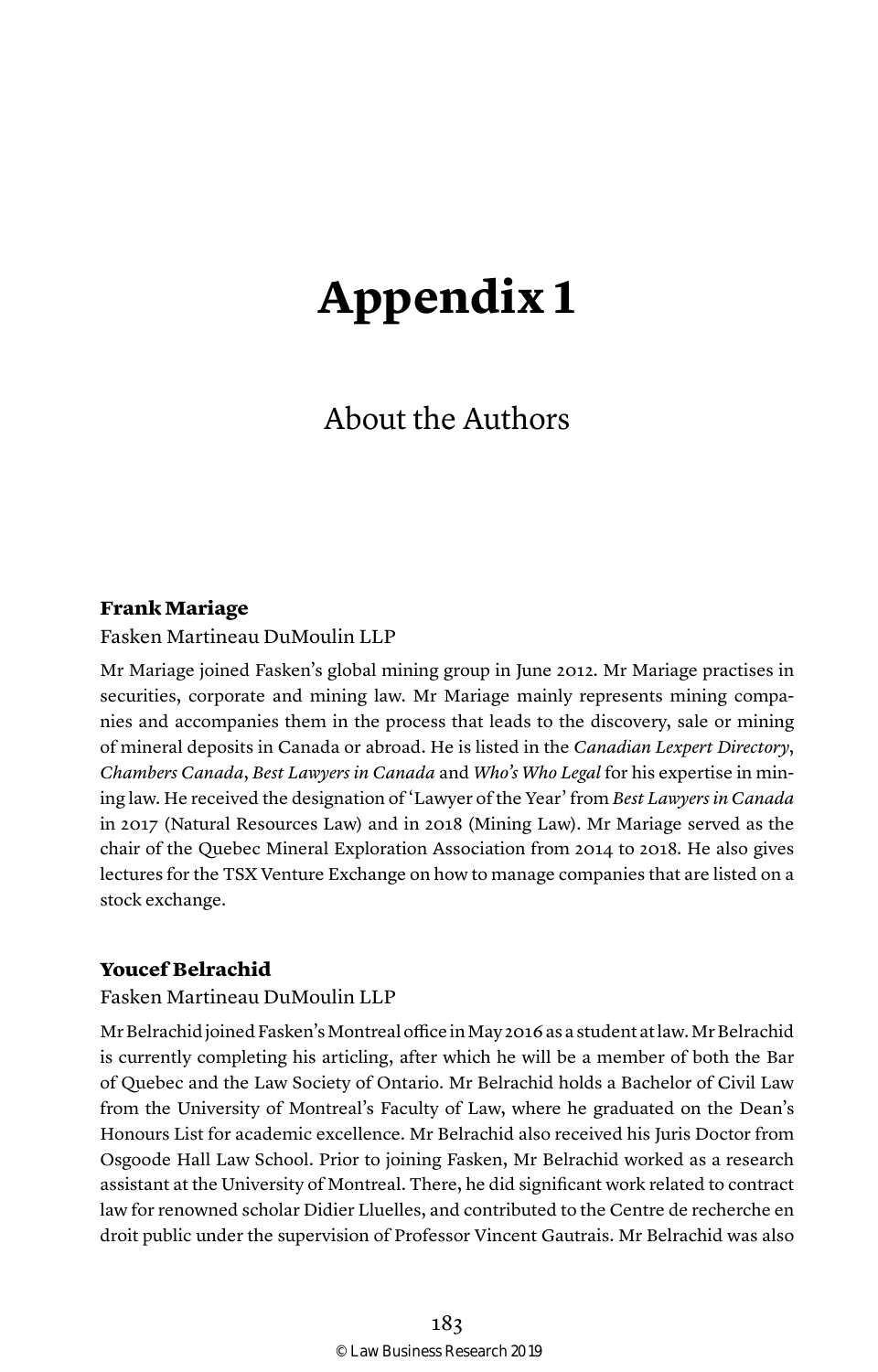#### *About the Authors*

involved in the *Osgoode Hall Law Journal* as an associate editor, where he assessed, edited and generally contributed to the publishing process of scholarly articles.

#### Fasken Martineau DuMoulin LLP

800 Victoria Square, Suite 3700 PO Box 242 Montreal, QC H4Z 1E9 Canada Tel: +1 514 397 7400 Fax: +1 514 397 7600 fmariage@fasken.com ybelrachid@fasken.com